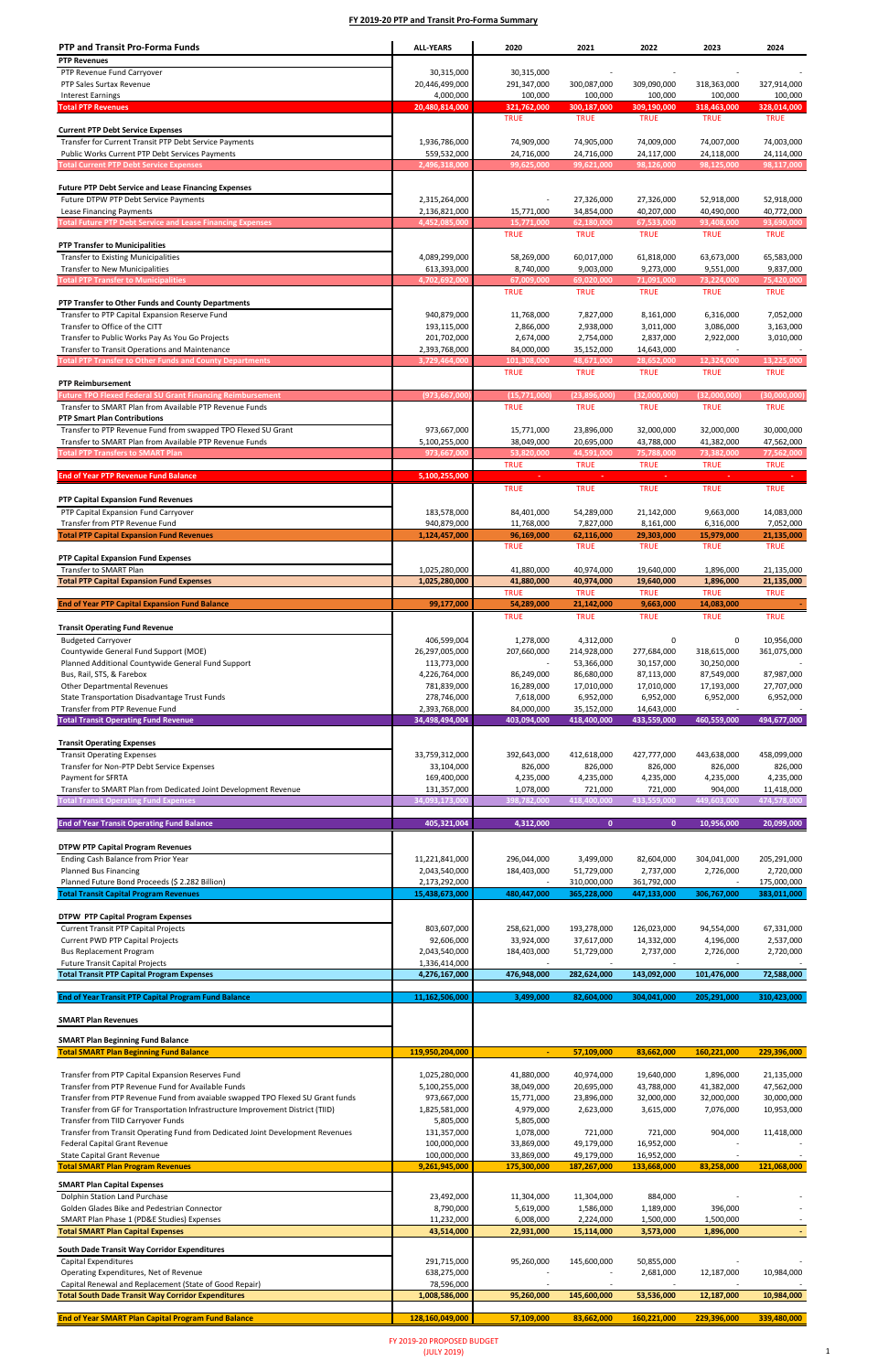# **SMART Plan Revenues**

### **SMART Plan Beginning Fund Balance**

| <b>PTP and Transit Pro-Forma Funds</b>                                                                          | 2025                     | 2026                   | 2027                     | 2028                    | 2029                     |
|-----------------------------------------------------------------------------------------------------------------|--------------------------|------------------------|--------------------------|-------------------------|--------------------------|
| <b>PTP Revenues</b>                                                                                             |                          |                        |                          |                         |                          |
| PTP Revenue Fund Carryover                                                                                      |                          |                        |                          |                         |                          |
| PTP Sales Surtax Revenue                                                                                        | 337,751,000              | 347,884,000            | 358,321,000              | 369,071,000             | 380,143,000              |
| <b>Interest Earnings</b>                                                                                        | 100,000                  | 100,000                | 100,000                  | 100,000                 | 100,000                  |
| <b>Total PTP Revenues</b>                                                                                       | 337,851,000              | 347,984,000            | 358,421,000              | 369,171,000             | 380,243,000              |
| <b>Current PTP Debt Service Expenses</b>                                                                        | <b>TRUE</b>              | <b>TRUE</b>            | <b>TRUE</b>              | <b>TRUE</b>             | <b>TRUE</b>              |
| Transfer for Current Transit PTP Debt Service Payments                                                          | 73,994,000               | 73,994,000             | 75,248,000               | 75,240,000              | 75,238,000               |
| Public Works Current PTP Debt Services Payments                                                                 | 24,113,000               | 24,113,000             | 23,593,000               | 23,591,000              | 23,588,000               |
| <b>Total Current PTP Debt Service Expenses</b>                                                                  | 98,107,000               | 98,107,000             | 98,841,000               | 98,831,000              | 98,826,000               |
|                                                                                                                 |                          |                        |                          |                         |                          |
| <b>Future PTP Debt Service and Lease Financing Expenses</b>                                                     |                          |                        |                          |                         |                          |
| Future DTPW PTP Debt Service Payments                                                                           | 52,918,000               | 67,365,000             | 67,365,000               | 67,365,000              | 76,859,000               |
| Lease Financing Payments                                                                                        | 41,053,000               | 41,334,000             | 43,899,000               | 45,170,000              | 45,782,000               |
| <b>Total Future PTP Debt Service and Lease Financing Expenses</b>                                               | 93,971,000               | 108,699,000            | 111,264,000              | 112,535,000             | 122,641,000              |
|                                                                                                                 | <b>TRUE</b>              | <b>TRUE</b>            | <b>TRUE</b>              | <b>TRUE</b>             | <b>TRUE</b>              |
| <b>PTP Transfer to Municipalities</b><br><b>Transfer to Existing Municipalities</b>                             | 67,550,000               | 69,577,000             | 71,664,000               | 73,814,000              | 76,029,000               |
| <b>Transfer to New Municipalities</b>                                                                           | 10,133,000               | 10,437,000             | 10,750,000               | 11,072,000              | 11,404,000               |
| <b>Total PTP Transfer to Municipalities</b>                                                                     | 77,683,000               | 80,014,000             | 82,414,000               | 84,886,000              | 87,433,000               |
|                                                                                                                 | <b>TRUE</b>              | <b>TRUE</b>            | <b>TRUE</b>              | <b>TRUE</b>             | <b>TRUE</b>              |
| PTP Transfer to Other Funds and County Departments                                                              |                          |                        |                          |                         |                          |
| Transfer to PTP Capital Expansion Reserve Fund                                                                  | 7,812,000                | 7,150,000              | 7,655,000                | 8,389,000               | 8,265,000                |
| Transfer to Office of the CITT                                                                                  | 3,242,000                | 3,323,000              | 3,406,000                | 3,491,000               | 3,578,000                |
| Transfer to Public Works Pay As You Go Projects                                                                 | 3,100,000                | 3,193,000              | 3,289,000                | 3,388,000               | 3,490,000                |
| Transfer to Transit Operations and Maintenance                                                                  |                          |                        |                          |                         |                          |
| <b>Fotal PTP Transfer to Other Funds and County Departments</b>                                                 | 14,154,000               | 13,666,000             | 14,350,000               | 15,268,000              | 15.333.000               |
|                                                                                                                 | <b>TRUE</b>              | <b>TRUE</b>            | <b>TRUE</b>              | <b>TRUE</b>             | <b>TRUE</b>              |
| <b>PTP Reimbursement</b><br><b>Future TPO Flexed Federal SU Grant Financing Reimbursement</b>                   | (30,000,000)             | (30,000,000)           | (30,000,000)             | (30,000,000)            | (30,000,000)             |
| Transfer to SMART Plan from Available PTP Revenue Funds                                                         | <b>TRUE</b>              | <b>TRUE</b>            | <b>TRUE</b>              | <b>TRUE</b>             | <b>TRUE</b>              |
| <b>PTP Smart Plan Contributions</b>                                                                             |                          |                        |                          |                         |                          |
| Transfer to PTP Revenue Fund from swapped TPO Flexed SU Grant                                                   | 30,000,000               | 30,000,000             | 30,000,000               | 30,000,000              | 30,000,000               |
| Transfer to SMART Plan from Available PTP Revenue Funds                                                         | 53,936,000               | 47,498,000             | 51,552,000               | 57,651,000              | 56,010,000               |
| <b>Total PTP Transfers to SMART Plan</b>                                                                        | 83,936,000               | 77,498,000             | 81,552,000               | 87,651,000              | 86,010,000               |
|                                                                                                                 | <b>TRUE</b>              | <b>TRUE</b>            | <b>TRUE</b>              | <b>TRUE</b>             | <b>TRUE</b>              |
| <b>End of Year PTP Revenue Fund Balance</b>                                                                     |                          |                        |                          |                         |                          |
|                                                                                                                 | <b>TRUE</b>              | <b>TRUE</b>            | <b>TRUE</b>              | <b>TRUE</b>             | <b>TRUE</b>              |
| <b>PTP Capital Expansion Fund Revenues</b>                                                                      |                          |                        |                          |                         |                          |
| PTP Capital Expansion Fund Carryover                                                                            |                          |                        |                          |                         |                          |
| Transfer from PTP Revenue Fund<br><b>Total PTP Capital Expansion Fund Revenues</b>                              | 7,812,000<br>7,812,000   | 7,150,000<br>7,150,000 | 7,655,000<br>7,655,000   | 8,389,000<br>8,389,000  | 8,265,000<br>8,265,000   |
|                                                                                                                 | <b>IRUE</b>              | <b>IRUE</b>            | <b>IRUE</b>              | <b>IRUE</b>             | <b>IRUE</b>              |
| <b>PTP Capital Expansion Fund Expenses</b>                                                                      |                          |                        |                          |                         |                          |
| Transfer to SMART Plan                                                                                          | 7,812,000                | 7,150,000              | 7,655,000                | 8,389,000               | 8,265,000                |
| <b>Total PTP Capital Expansion Fund Expenses</b>                                                                | 7,812,000                | 7,150,000              | 7,655,000                | 8,389,000               | 8,265,000                |
|                                                                                                                 | <b>TRUE</b>              | <b>TRUE</b>            | <b>TRUE</b>              | <b>TRUE</b>             | <b>TRUE</b>              |
| <b>End of Year PTP Capital Expansion Fund Balance</b>                                                           | ÷.                       | $\blacksquare$         | $\omega$                 | $\omega$                |                          |
|                                                                                                                 | <b>TRUE</b>              | <b>TRUE</b>            | <b>TRUE</b>              | <b>TRUE</b>             | <b>TRUE</b>              |
| <b>Transit Operating Fund Revenue</b>                                                                           |                          |                        |                          |                         |                          |
| <b>Budgeted Carryover</b>                                                                                       | 20,099,000               | 27,629,000             | 35,086,000               | 45,223,000              | 52,304,000               |
| Countywide General Fund Support (MOE)                                                                           | 373,713,000              | 386,793,000            | 400,331,000              | 414,343,000             | 428,845,000              |
| Planned Additional Countywide General Fund Support<br>Bus, Rail, STS, & Farebox                                 | 88,427,000               | 88,869,000             | 94,747,000               | 94,984,000              | 95,221,000               |
| <b>Other Departmental Revenues</b>                                                                              | 18,313,000               | 18,535,000             | 18,598,000               | 18,659,000              | 18,700,000               |
| State Transportation Disadvantage Trust Funds                                                                   | 6,952,000                | 6,952,000              | 6,952,000                | 6,952,000               | 6,952,000                |
| Transfer from PTP Revenue Fund                                                                                  |                          |                        |                          |                         |                          |
| <b>Total Transit Operating Fund Revenue</b>                                                                     | 507,504,000              | 528,778,000            | 555,714,000              | 580,161,000             | 602,022,000              |
|                                                                                                                 |                          |                        |                          |                         |                          |
| <b>Transit Operating Expenses</b>                                                                               |                          |                        |                          |                         |                          |
| <b>Transit Operating Expenses</b>                                                                               | 472,790,000              | 486,427,000            | 503,163,000              | 520,468,000             | 538,369,000              |
| Transfer for Non-PTP Debt Service Expenses                                                                      | 826,000                  | 784,000                | 784,000                  | 784,000                 | 784,000                  |
| Payment for SFRTA                                                                                               | 4,235,000                | 4,235,000              | 4,235,000                | 4,235,000               | 4,235,000                |
| Transfer to SMART Plan from Dedicated Joint Development Revenue<br><b>Total Transit Operating Fund Expenses</b> | 2,024,000<br>479,875,000 | 2,246,000              | 2,309,000<br>510,491,000 | 2,370,000               | 2,411,000<br>545,799,000 |
|                                                                                                                 |                          | 493,692,000            |                          | 527,857,000             |                          |
| <b>End of Year Transit Operating Fund Balance</b>                                                               | 27,629,000               | 35,086,000             | 45,223,000               | 52,304,000              | 56,223,000               |
|                                                                                                                 |                          |                        |                          |                         |                          |
| <b>DTPW PTP Capital Program Revenues</b>                                                                        |                          |                        |                          |                         |                          |
| Ending Cash Balance from Prior Year                                                                             | 310,423,000              | 259,123,000            | 246,623,000              | 337,100,000             | 312,216,000              |
| <b>Planned Bus Financing</b>                                                                                    | 2,711,000                | 24,784,000             | 12,283,000               | 5,914,000               | 2,650,000                |
| Planned Future Bond Proceeds (\$ 2.282 Billion)                                                                 |                          |                        | 115,000,000              |                         |                          |
| <b>Total Transit Capital Program Revenues</b>                                                                   | 313,134,000              | 283,907,000            | 373,906,000              | 343,014,000             | 314,866,000              |
|                                                                                                                 |                          |                        |                          |                         |                          |
| <b>DTPW PTP Capital Program Expenses</b>                                                                        |                          |                        |                          |                         |                          |
| <b>Current Transit PTP Capital Projects</b>                                                                     | 51,300,000               | 12,500,000             |                          |                         |                          |
| <b>Current PWD PTP Capital Projects</b><br><b>Bus Replacement Program</b>                                       |                          | $\sim$                 |                          |                         |                          |
| <b>Future Transit Capital Projects</b>                                                                          | 2,711,000                | 24,784,000             | 12,283,000<br>24,523,000 | 5,914,000<br>24,884,000 | 2,650,000<br>25,256,000  |
| <b>Total Transit PTP Capital Program Expenses</b>                                                               | 54,011,000               | 37,284,000             | 36,806,000               | 30,798,000              | 27,906,000               |
|                                                                                                                 |                          |                        |                          |                         |                          |
| <b>End of Year Transit PTP Capital Program Fund Balance</b>                                                     | 259,123,000              | 246,623,000            | 337,100,000              | 312,216,000             | 286,960,000              |

| <b>Total SMART Plan Beginning Fund Balance</b>                                 | 339,480,000 | 438,597,000 | 536,115,000 | 643,588,000    | 762,767,000 |
|--------------------------------------------------------------------------------|-------------|-------------|-------------|----------------|-------------|
|                                                                                |             |             |             |                |             |
| Transfer from PTP Capital Expansion Reserves Fund                              | 7,812,000   | 7,150,000   | 7,655,000   | 8,389,000      | 8,265,000   |
| Transfer from PTP Revenue Fund for Available Funds                             | 53,936,000  | 47.498.000  | 51,552,000  | 57,651,000     | 56,010,000  |
| Transfer from PTP Revenue Fund from avaiable swapped TPO Flexed SU Grant funds | 30,000,000  | 30,000,000  | 30,000,000  | 30,000,000     | 30,000,000  |
| Transfer from GF for Transportation Infrastructure Improvement District (TIID) | 16,592,000  | 21,691,000  | 27,294,000  | 32,387,000     | 37,967,000  |
| Transfer from TIID Carryover Funds                                             |             |             |             |                |             |
| Transfer from Transit Operating Fund from Dedicated Joint Development Revenues | 2,024,000   | 2,246,000   | 2,309,000   | 2,370,000      | 2,411,000   |
| <b>Federal Capital Grant Revenue</b>                                           |             |             |             |                |             |
| <b>State Capital Grant Revenue</b>                                             |             |             |             |                |             |
| <b>Total SMART Plan Program Revenues</b>                                       | 110,364,000 | 108,585,000 | 118,810,000 | 130,797,000    | 134,653,000 |
| <b>SMART Plan Capital Expenses</b>                                             |             |             |             |                |             |
| Dolphin Station Land Purchase                                                  |             |             |             |                |             |
| Golden Glades Bike and Pedestrian Connector                                    |             |             |             |                |             |
| SMART Plan Phase 1 (PD&E Studies) Expenses                                     |             |             |             |                |             |
| <b>Total SMART Plan Capital Expenses</b>                                       |             | ٠           | ٠           | $\blacksquare$ |             |
| South Dade Transit Way Corridor Expenditures                                   |             |             |             |                |             |
| Capital Expenditures                                                           |             |             |             |                |             |
| Operating Expenditures, Net of Revenue                                         | 11,247,000  | 11,067,000  | 11,337,000  | 11,618,000     | 12,029,000  |
| Capital Renewal and Replacement (State of Good Repair)                         |             |             |             |                |             |
| <b>Total South Dade Transit Way Corridor Expenditures</b>                      | 11,247,000  | 11,067,000  | 11,337,000  | 11,618,000     | 12,029,000  |
|                                                                                |             |             |             |                |             |
| <b>End of Year SMART Plan Capital Program Fund Balance</b>                     | 438,597,000 | 536,115,000 | 643,588,000 | 762,767,000    | 885,391,000 |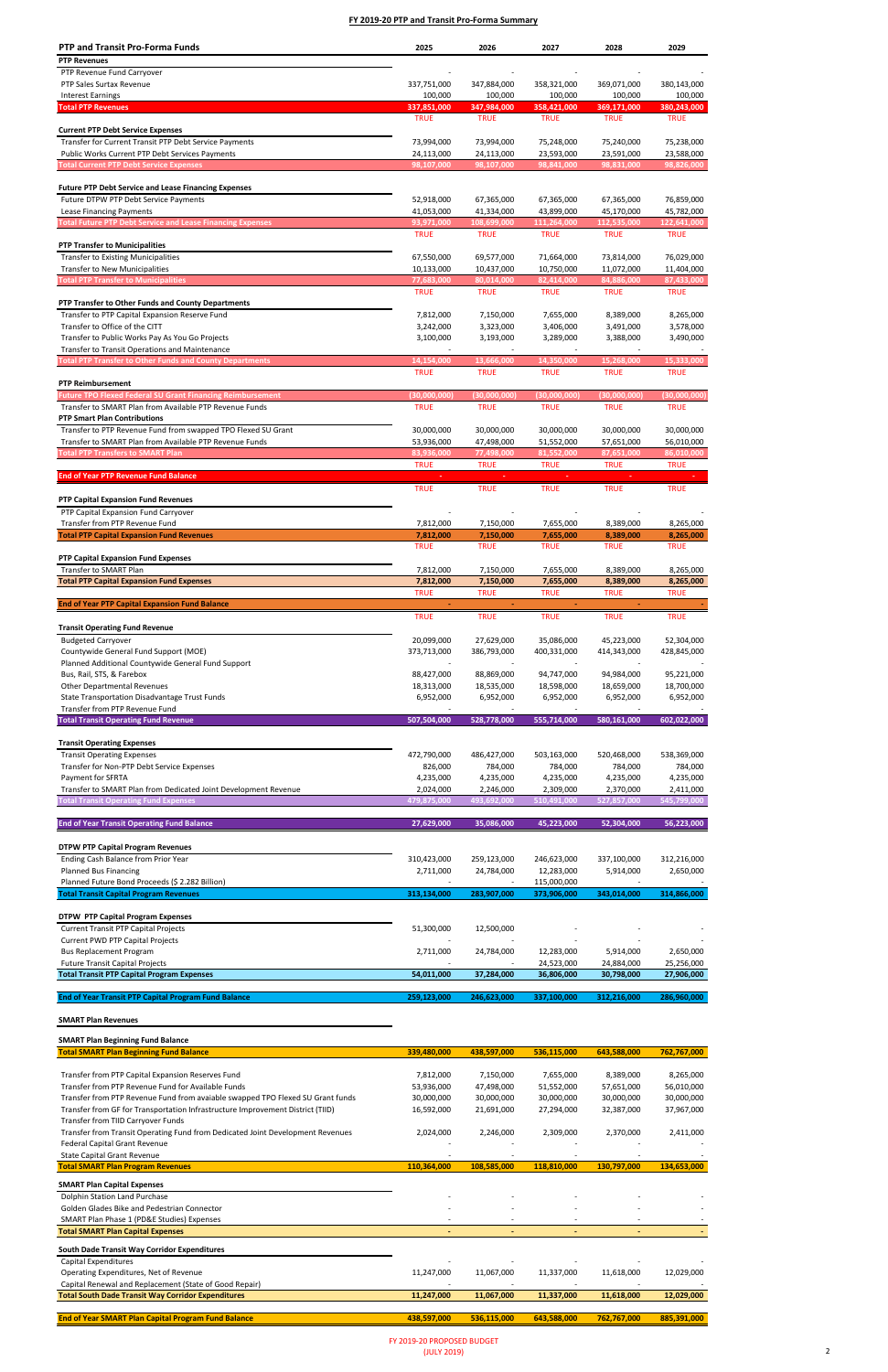# **SMART Plan Revenues**

### **SMART Plan Beginning Fund Balance**

| <b>PTP and Transit Pro-Forma Funds</b>                            | 2030                      | 2031                     | 2032                      | 2033                      | 2034                      |
|-------------------------------------------------------------------|---------------------------|--------------------------|---------------------------|---------------------------|---------------------------|
| <b>PTP Revenues</b>                                               |                           |                          |                           |                           |                           |
| PTP Revenue Fund Carryover                                        |                           |                          |                           |                           |                           |
| PTP Sales Surtax Revenue                                          | 389,647,000               | 399,388,000              | 409,373,000               | 419,607,000               | 430,097,000               |
| <b>Interest Earnings</b>                                          | 100,000                   | 100,000                  | 100,000                   | 100,000                   | 100,000                   |
| <b>Total PTP Revenues</b>                                         | 389,747,000               | 399,488,000              | 409,473,000               | 419,707,000               | 430,197,000               |
|                                                                   | <b>TRUE</b>               | <b>TRUE</b>              | <b>TRUE</b>               | <b>TRUE</b>               | <b>TRUE</b>               |
| <b>Current PTP Debt Service Expenses</b>                          |                           |                          |                           |                           |                           |
| Transfer for Current Transit PTP Debt Service Payments            | 75,228,000                | 75,226,000               | 75,219,000                | 75,215,000                | 75,206,000                |
| Public Works Current PTP Debt Services Payments                   | 23,586,000                | 23,586,000               | 23,582,000                | 23,581,000<br>98,796,000  | 23,578,000<br>98,784,000  |
| <b>Total Current PTP Debt Service Expenses</b>                    | 98,814,000                | 98,812,000               | 98,801,000                |                           |                           |
| <b>Future PTP Debt Service and Lease Financing Expenses</b>       |                           |                          |                           |                           |                           |
| Future DTPW PTP Debt Service Payments                             | 76,859,000                | 76,859,000               | 76,859,000                | 76,859,000                | 76,859,000                |
| Lease Financing Payments                                          | 46,056,000                | 47,937,000               | 51,835,000                | 51,585,000                | 52,557,000                |
| <b>Total Future PTP Debt Service and Lease Financing Expenses</b> | 122,915,000               | 124,796,000              | 128,694,000               | 128,444,000               | 129,416,000               |
|                                                                   | <b>TRUE</b>               | <b>TRUE</b>              | <b>TRUE</b>               | <b>TRUE</b>               | <b>TRUE</b>               |
| <b>PTP Transfer to Municipalities</b>                             |                           |                          |                           |                           |                           |
| <b>Transfer to Existing Municipalities</b>                        | 77,929,000                | 79,878,000               | 81,875,000                | 83,921,000                | 86,019,000                |
| <b>Transfer to New Municipalities</b>                             | 11,689,000                | 11,982,000               | 12,281,000                | 12,588,000                | 12,903,000                |
| <b>Total PTP Transfer to Municipalities</b>                       | 89,618,000                | 91,860,000               | 94,156,000                | 96,509,000                | 98,922,000                |
|                                                                   | <b>TRUE</b>               | <b>TRUE</b>              | <b>TRUE</b>               | <b>TRUE</b>               | <b>TRUE</b>               |
| PTP Transfer to Other Funds and County Departments                |                           |                          |                           |                           |                           |
| Transfer to PTP Capital Expansion Reserve Fund                    | 8,999,000                 | 9,590,000                | 10,000,000                | 10,845,000                | 11,588,000                |
| Transfer to Office of the CITT                                    | 3,667,000                 | 3,759,000                | 3,853,000                 | 3,949,000                 | 4,048,000                 |
| Transfer to Public Works Pay As You Go Projects                   | 3,595,000                 | 3,703,000                | 3,814,000                 | 3,928,000                 | 4,046,000                 |
| Transfer to Transit Operations and Maintenance                    |                           |                          |                           |                           | 2,727,000                 |
| <b>Fotal PTP Transfer to Other Funds and County Departments</b>   | 16,261,000<br><b>TRUE</b> | 17,052,000               | 17,667,000                | 18,722,000<br><b>TRUE</b> | 22,409,000<br><b>TRUE</b> |
| <b>PTP Reimbursement</b>                                          |                           | <b>TRUE</b>              | <b>TRUE</b>               |                           |                           |
| <b>Future TPO Flexed Federal SU Grant Financing Reimbursement</b> | (30,000,000)              | (30,000,000)             | (30,000,000)              | (30,000,000)              | (30,000,000)              |
| Transfer to SMART Plan from Available PTP Revenue Funds           | <b>TRUE</b>               | <b>TRUE</b>              | <b>TRUE</b>               | <b>TRUE</b>               | <b>TRUE</b>               |
| <b>PTP Smart Plan Contributions</b>                               |                           |                          |                           |                           |                           |
| Transfer to PTP Revenue Fund from swapped TPO Flexed SU Grant     | 30,000,000                | 30,000,000               | 30,000,000                | 30,000,000                | 30,000,000                |
| Transfer to SMART Plan from Available PTP Revenue Funds           | 62,139,000                | 66,968,000               | 70,155,000                | 77,236,000                | 80,666,000                |
| Total PTP Transfers to SMART Plan                                 | 92,139,000                | 96,968,000               | 100,155,000               | 107,236,000               | 110,666,000               |
|                                                                   | <b>TRUE</b>               | <b>TRUE</b>              | <b>TRUE</b>               | <b>TRUE</b>               | <b>TRUE</b>               |
| <b>End of Year PTP Revenue Fund Balance</b>                       |                           |                          |                           |                           |                           |
|                                                                   | <b>TRUE</b>               | <b>TRUE</b>              | <b>TRUE</b>               | <b>TRUE</b>               | <b>TRUE</b>               |
| <b>PTP Capital Expansion Fund Revenues</b>                        |                           |                          |                           |                           |                           |
| PTP Capital Expansion Fund Carryover                              |                           |                          |                           |                           |                           |
| Transfer from PTP Revenue Fund                                    | 8,999,000                 | 9,590,000                | 10,000,000                | 10,845,000                | 11,588,000                |
| <b>Total PTP Capital Expansion Fund Revenues</b>                  | 8,999,000                 | 9,590,000                | 10,000,000                | 10,845,000                | 11,588,000                |
|                                                                   | TRUE                      | <b>TRUE</b>              | TRUE                      | <b>TRUE</b>               | <b>TRUE</b>               |
| <b>PTP Capital Expansion Fund Expenses</b>                        |                           |                          |                           |                           |                           |
| Transfer to SMART Plan                                            | 8,999,000                 | 9,590,000                | 10,000,000                | 10,845,000                | 11,588,000                |
| <b>Total PTP Capital Expansion Fund Expenses</b>                  | 8,999,000<br><b>TRUE</b>  | 9,590,000<br><b>TRUE</b> | 10,000,000<br><b>TRUE</b> | 10,845,000<br><b>TRUE</b> | 11,588,000<br><b>TRUE</b> |
| <b>End of Year PTP Capital Expansion Fund Balance</b>             | $\omega_{\rm{eff}}$       | $\blacksquare$           | $\sim$                    | $\omega$                  |                           |
|                                                                   | <b>TRUE</b>               | <b>TRUE</b>              | <b>TRUE</b>               | <b>TRUE</b>               | <b>TRUE</b>               |
| <b>Transit Operating Fund Revenue</b>                             |                           |                          |                           |                           |                           |
| <b>Budgeted Carryover</b>                                         | 56,223,000                | 54,987,000               | 47,967,000                | 34,644,000                | 15,891,000                |
| Countywide General Fund Support (MOE)                             | 443,855,000               | 459,390,000              | 475,469,000               | 492,110,000               | 509,334,000               |
| Planned Additional Countywide General Fund Support                |                           |                          |                           |                           |                           |
| Bus, Rail, STS, & Farebox                                         | 95,459,000                | 95,698,000               | 95,937,000                | 96,177,000                | 102,073,000               |
| <b>Other Departmental Revenues</b>                                | 18,764,000                | 18,808,000               | 18,875,000                | 18,922,000                | 18,992,000                |
| State Transportation Disadvantage Trust Funds                     | 6,952,000                 | 6,952,000                | 6,952,000                 | 6,952,000                 | 6,952,000                 |
| Transfer from PTP Revenue Fund                                    |                           |                          |                           |                           | 2,727,000                 |
| <b>Total Transit Operating Fund Revenue</b>                       | 621,253,000               | 635,835,000              | 645,200,000               | 648,805,000               | 655,969,000               |
|                                                                   |                           |                          |                           |                           |                           |
| <b>Transit Operating Expenses</b>                                 |                           |                          |                           |                           |                           |
| <b>Transit Operating Expenses</b>                                 | 558,772,000               | 579,790,000              | 601,445,000               | 623,755,000               | 646,740,000               |
| Transfer for Non-PTP Debt Service Expenses                        | 784,000                   | 1,324,000                | 2,290,000                 | 2,291,000                 | 2,291,000                 |
| Payment for SFRTA                                                 | 4,235,000                 | 4,235,000                | 4,235,000                 | 4,235,000                 | 4,235,000                 |
| Transfer to SMART Plan from Dedicated Joint Development Revenue   | 2,475,000                 | 2,519,000                | 2,586,000                 | 2,633,000                 | 2,703,000                 |
| <b>Total Transit Operating Fund Expenses</b>                      | 566,266,000               | 587,868,000              | 610,556,000               | 632,914,000               | 655,969,000               |
|                                                                   |                           |                          |                           |                           |                           |
| <b>End of Year Transit Operating Fund Balance</b>                 | 54,987,000                | 47,967,000               | 34,644,000                | 15,891,000                | $\mathbf{0}$              |
| <b>DTPW PTP Capital Program Revenues</b>                          |                           |                          |                           |                           |                           |
| Ending Cash Balance from Prior Year                               | 286,960,000               | 261,321,000              | 314,862,000               | 287,984,000               |                           |
| <b>Planned Bus Financing</b>                                      | 69,632,000                | 138,610,000              | 181,985,000               | 61,116,000                | 260,675,000<br>2,539,000  |
| Planned Future Bond Proceeds (\$ 2.282 Billion)                   |                           | 80,000,000               |                           |                           | 80,000,000                |
| <b>Total Transit Capital Program Revenues</b>                     | 356,592,000               | 479,931,000              | 496,847,000               | 349,100,000               | 343,214,000               |
|                                                                   |                           |                          |                           |                           |                           |
| <b>DTPW PTP Capital Program Expenses</b>                          |                           |                          |                           |                           |                           |
| <b>Current Transit PTP Capital Projects</b>                       |                           |                          |                           |                           |                           |
| <b>Current PWD PTP Capital Projects</b>                           |                           |                          |                           |                           |                           |
| <b>Bus Replacement Program</b>                                    | 69,632,000                | 138,610,000              | 181,985,000               | 61,116,000                | 2,539,000                 |
| <b>Future Transit Capital Projects</b>                            | 25,639,000                | 26,459,000               | 26,878,000                | 27,309,000                | 27,754,000                |
| <b>Total Transit PTP Capital Program Expenses</b>                 | 95,271,000                | 165,069,000              | 208,863,000               | 88,425,000                | 30,293,000                |
|                                                                   |                           |                          |                           |                           |                           |
| <b>End of Year Transit PTP Capital Program Fund Balance</b>       | 261,321,000               | 314,862,000              | 287,984,000               | 260,675,000               | 312,921,000               |

| <b>Total SMART Plan Beginning Fund Balance</b>                                 | 885,391,000   | 1,018,745,000 | 1,162,117,000 | 1,314,639,000 | 1,445,014,000 |
|--------------------------------------------------------------------------------|---------------|---------------|---------------|---------------|---------------|
|                                                                                |               |               |               |               |               |
| Transfer from PTP Capital Expansion Reserves Fund                              | 8,999,000     | 9,590,000     | 10,000,000    | 10,845,000    | 11,588,000    |
| Transfer from PTP Revenue Fund for Available Funds                             | 62,139,000    | 66,968,000    | 70,155,000    | 77,236,000    | 80,666,000    |
| Transfer from PTP Revenue Fund from avaiable swapped TPO Flexed SU Grant funds | 30,000,000    | 30,000,000    | 30,000,000    | 30,000,000    | 30,000,000    |
| Transfer from GF for Transportation Infrastructure Improvement District (TIID) | 42,197,000    | 47,197,000    | 52,589,000    | 56,179,000    | 59,967,000    |
| Transfer from TIID Carryover Funds                                             |               |               |               |               |               |
| Transfer from Transit Operating Fund from Dedicated Joint Development Revenues | 2,475,000     | 2,519,000     | 2,586,000     | 2,633,000     | 2,703,000     |
| Federal Capital Grant Revenue                                                  |               |               |               |               |               |
| <b>State Capital Grant Revenue</b>                                             |               |               |               |               |               |
| <b>Total SMART Plan Program Revenues</b>                                       | 145,810,000   | 156,274,000   | 165,330,000   | 176,893,000   | 184,924,000   |
| <b>SMART Plan Capital Expenses</b>                                             |               |               |               |               |               |
| Dolphin Station Land Purchase                                                  |               |               |               |               |               |
| Golden Glades Bike and Pedestrian Connector                                    |               |               |               |               |               |
| SMART Plan Phase 1 (PD&E Studies) Expenses                                     |               |               |               |               |               |
| <b>Total SMART Plan Capital Expenses</b>                                       |               | ٠             |               | $\sim$        |               |
| South Dade Transit Way Corridor Expenditures                                   |               |               |               |               |               |
| Capital Expenditures                                                           |               |               |               |               |               |
| Operating Expenditures, Net of Revenue                                         | 12,456,000    | 12,902,000    | 12,808,000    | 13,279,000    | 13,769,000    |
| Capital Renewal and Replacement (State of Good Repair)                         |               |               |               | 33,239,000    |               |
| <b>Total South Dade Transit Way Corridor Expenditures</b>                      | 12,456,000    | 12,902,000    | 12,808,000    | 46,518,000    | 13,769,000    |
|                                                                                |               |               |               |               |               |
| <b>End of Year SMART Plan Capital Program Fund Balance</b>                     | 1,018,745,000 | 1,162,117,000 | 1,314,639,000 | 1,445,014,000 | 1,616,169,000 |
|                                                                                |               |               |               |               |               |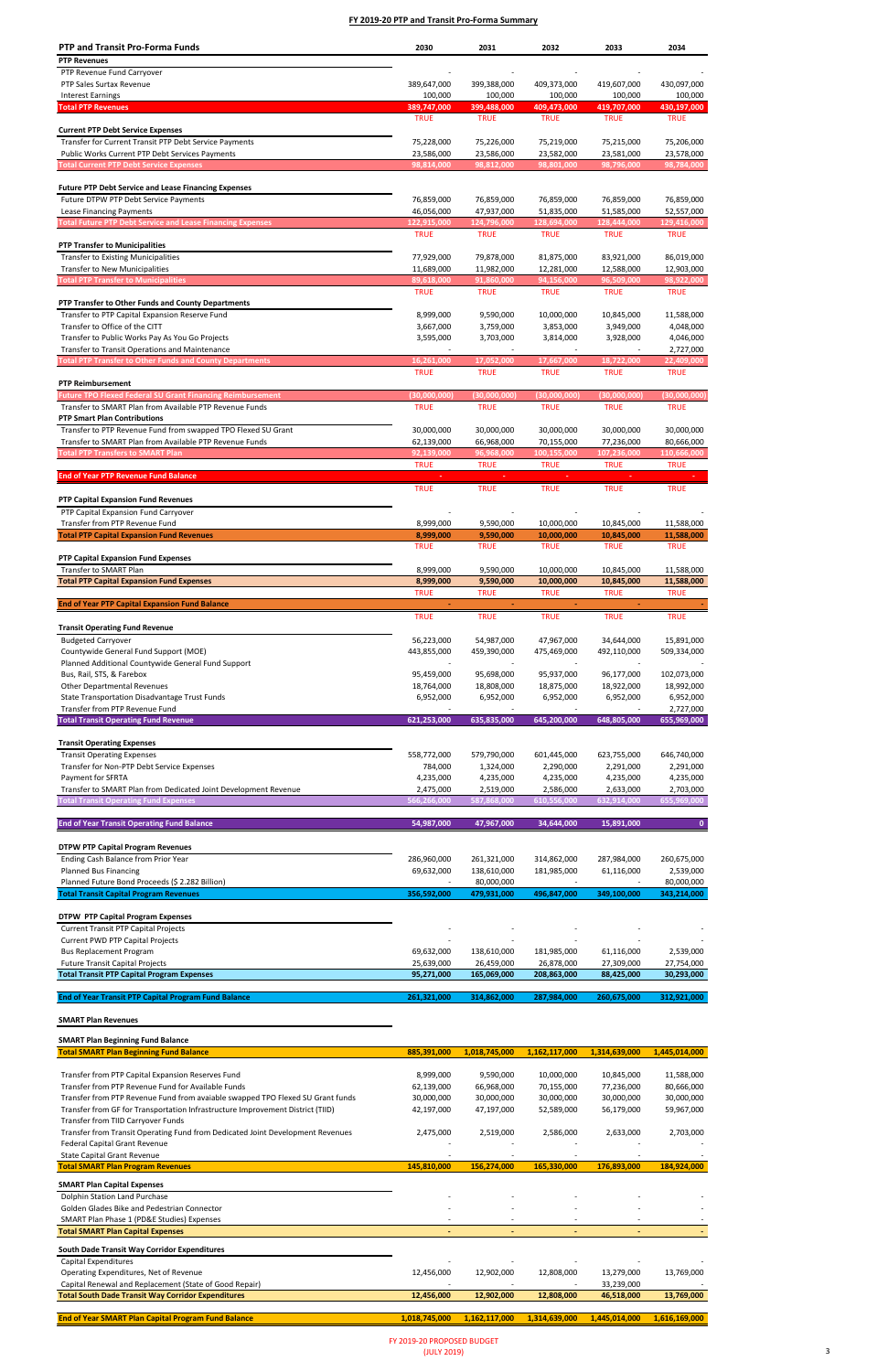# **SMART Plan Revenues**

### **SMART Plan Beginning Fund Balance**

| <b>PTP and Transit Pro-Forma Funds</b>                                              | 2035                      | 2036                      | 2037                      | 2038                       | 2039                      |
|-------------------------------------------------------------------------------------|---------------------------|---------------------------|---------------------------|----------------------------|---------------------------|
| <b>PTP Revenues</b>                                                                 |                           |                           |                           |                            |                           |
| PTP Revenue Fund Carryover                                                          |                           |                           |                           |                            |                           |
| PTP Sales Surtax Revenue                                                            | 440,849,000               | 451,870,000               | 463,167,000               | 474,746,000                | 486,615,000               |
| <b>Interest Earnings</b>                                                            | 100,000                   | 100,000                   | 100,000                   | 100,000                    | 100,000                   |
| <b>Total PTP Revenues</b>                                                           | 440,949,000               | 451,970,000               | 463,267,000               | 474,846,000                | 486,715,000               |
|                                                                                     | <b>TRUE</b>               | <b>TRUE</b>               | <b>TRUE</b>               | <b>TRUE</b>                | <b>TRUE</b>               |
| <b>Current PTP Debt Service Expenses</b>                                            |                           |                           |                           |                            |                           |
| Transfer for Current Transit PTP Debt Service Payments                              | 75,202,000                | 75,192,000                | 53,308,000                | 53,306,000                 | 72,998,000                |
| Public Works Current PTP Debt Services Payments                                     | 23,576,000                | 23,572,000                | 22,921,000                | 22,919,000                 | 27,450,000                |
| <b>Total Current PTP Debt Service Expenses</b>                                      | 98,778,000                | 98,764,000                | 76,229,000                | 76,225,000                 | 100,448,000               |
|                                                                                     |                           |                           |                           |                            |                           |
| <b>Future PTP Debt Service and Lease Financing Expenses</b>                         |                           |                           |                           |                            |                           |
| Future DTPW PTP Debt Service Payments                                               | 76,859,000                | 76,859,000                | 76,859,000                | 76,859,000                 | 76,859,000                |
| Lease Financing Payments                                                            | 52,537,000                | 52,515,000                | 52,490,000                | 52,462,000                 | 52,881,000                |
| <b>Total Future PTP Debt Service and Lease Financing Expenses</b>                   | 129,396,000               | 129,374,000               | 129,349,000               | 129,321,000<br><b>TRUE</b> | 129,740,000               |
|                                                                                     | <b>TRUE</b>               | <b>TRUE</b>               | <b>TRUE</b>               |                            | <b>TRUE</b>               |
| <b>PTP Transfer to Municipalities</b><br><b>Transfer to Existing Municipalities</b> |                           | 90,374,000                |                           | 94,949,000                 |                           |
| <b>Transfer to New Municipalities</b>                                               | 88,170,000<br>13,225,000  | 13,556,000                | 92,633,000<br>13,895,000  | 14,242,000                 | 97,323,000<br>14,598,000  |
| <b>Total PTP Transfer to Municipalities</b>                                         | 101,395,000               | 103,930,000               | 106,528,000               | 109,191,000                | 111,921,000               |
|                                                                                     | <b>TRUE</b>               | <b>TRUE</b>               | <b>TRUE</b>               | <b>TRUE</b>                | <b>TRUE</b>               |
| PTP Transfer to Other Funds and County Departments                                  |                           |                           |                           |                            |                           |
| Transfer to PTP Capital Expansion Reserve Fund                                      | 12,451,000                | 13,336,000                | 16,496,000                | 17,425,000                 | 15,910,000                |
| Transfer to Office of the CITT                                                      | 4,149,000                 | 4,253,000                 | 4,359,000                 | 4,468,000                  | 4,580,000                 |
| Transfer to Public Works Pay As You Go Projects                                     | 4,167,000                 | 4,292,000                 | 4,421,000                 | 4,554,000                  | 4,691,000                 |
| Transfer to Transit Operations and Maintenance                                      | 24,215,000                | 29,902,000                | 35,681,000                | 41,547,000                 | 47,502,000                |
| <b>Total PTP Transfer to Other Funds and County Departments</b>                     | 44,982,000                | 51,783,000                | 60,957,000                | 67,994,000                 | 72,683,000                |
|                                                                                     | <b>TRUE</b>               | <b>TRUE</b>               | <b>TRUE</b>               | <b>TRUE</b>                | <b>TRUE</b>               |
| <b>PTP Reimbursement</b>                                                            |                           |                           |                           |                            |                           |
| <b>Future TPO Flexed Federal SU Grant Financing Reimbursement</b>                   | (30,000,000)              | (30,000,000)              | (30,000,000)              | (30,000,000)               | (30,000,000)              |
| Transfer to SMART Plan from Available PTP Revenue Funds                             | <b>TRUE</b>               | <b>TRUE</b>               | <b>TRUE</b>               | <b>TRUE</b>                | <b>TRUE</b>               |
| <b>PTP Smart Plan Contributions</b>                                                 |                           |                           |                           |                            |                           |
| Transfer to PTP Revenue Fund from swapped TPO Flexed SU Grant                       | 30,000,000                | 30,000,000                | 30,000,000                | 30,000,000                 | 30,000,000                |
| Transfer to SMART Plan from Available PTP Revenue Funds                             | 66,398,000                | 68,119,000                | 90,204,000                | 92,115,000                 | 71,923,000                |
| <b>Total PTP Transfers to SMART Plan</b>                                            | 96,398,000                | 98,119,000                | 120,204,000               | 122,115,000                | 101,923,000               |
|                                                                                     | <b>TRUE</b>               | <b>TRUE</b>               | <b>TRUE</b>               | <b>TRUE</b>                | <b>TRUE</b>               |
| <b>End of Year PTP Revenue Fund Balance</b>                                         |                           |                           |                           |                            |                           |
|                                                                                     | <b>TRUE</b>               | <b>TRUE</b>               | <b>TRUE</b>               | <b>TRUE</b>                | <b>TRUE</b>               |
| <b>PTP Capital Expansion Fund Revenues</b>                                          |                           |                           |                           |                            |                           |
| PTP Capital Expansion Fund Carryover                                                |                           |                           |                           |                            |                           |
| Transfer from PTP Revenue Fund                                                      | 12,451,000                | 13,336,000                | 16,496,000                | 17,425,000                 | 15,910,000                |
| <b>Total PTP Capital Expansion Fund Revenues</b>                                    | 12,451,000                | 13,336,000                | 16,496,000                | 17,425,000                 | 15,910,000                |
|                                                                                     | TRUE                      | <b>TRUE</b>               | <b>TRUE</b>               | TRUE                       | TRUE                      |
| <b>PTP Capital Expansion Fund Expenses</b>                                          |                           |                           |                           |                            |                           |
| Transfer to SMART Plan                                                              | 12,451,000                | 13,336,000                | 16,496,000                | 17,425,000                 | 15,910,000                |
| <b>Total PTP Capital Expansion Fund Expenses</b>                                    | 12,451,000<br><b>TRUE</b> | 13,336,000<br><b>TRUE</b> | 16,496,000<br><b>TRUE</b> | 17,425,000<br><b>TRUE</b>  | 15,910,000<br><b>TRUE</b> |
| <b>End of Year PTP Capital Expansion Fund Balance</b>                               |                           |                           | $\blacksquare$            |                            |                           |
|                                                                                     | <b>TRUE</b>               | <b>TRUE</b>               | <b>TRUE</b>               | <b>TRUE</b>                | <b>TRUE</b>               |
|                                                                                     |                           |                           |                           |                            |                           |
| <b>Transit Operating Fund Revenue</b><br><b>Budgeted Carryover</b>                  |                           |                           |                           |                            |                           |
| Countywide General Fund Support (MOE)                                               | 0<br>527,161,000          | 0<br>545,612,000          | 0<br>564,708,000          | 0<br>584,473,000           | 0<br>604,930,000          |
| Planned Additional Countywide General Fund Support                                  |                           |                           |                           |                            |                           |
| Bus, Rail, STS, & Farebox                                                           | 102,328,000               | 102,584,000               | 102,840,000               | 103,097,000                | 103,355,000               |
| <b>Other Departmental Revenues</b>                                                  | 19,041,000                | 19,115,000                | 19,168,000                | 19,245,000                 | 19,301,000                |
| State Transportation Disadvantage Trust Funds                                       | 6,952,000                 | 6,952,000                 | 6,952,000                 | 6,952,000                  | 6,952,000                 |
| Transfer from PTP Revenue Fund                                                      | 24,215,000                | 29,902,000                | 35,681,000                | 41,547,000                 | 47,502,000                |
| <b>Total Transit Operating Fund Revenue</b>                                         | 679,697,000               | 704,165,000               | 729,349,000               | 755,314,000                | 782,040,000               |
|                                                                                     |                           |                           |                           |                            |                           |
| <b>Transit Operating Expenses</b>                                                   |                           |                           |                           |                            |                           |
| <b>Transit Operating Expenses</b>                                                   | 670,419,000               | 694,813,000               | 719,945,000               | 745,833,000                | 772,503,000               |
| Transfer for Non-PTP Debt Service Expenses                                          | 2,291,000                 | 2,291,000                 | 2,290,000                 | 2,290,000                  | 2,290,000                 |
| <b>Payment for SFRTA</b>                                                            | 4,235,000                 | 4,235,000                 | 4,235,000                 | 4,235,000                  | 4,235,000                 |
| Transfer to SMART Plan from Dedicated Joint Development Revenue                     | 2,752,000                 | 2,826,000                 | 2,879,000                 | 2,956,000                  | 3,012,000                 |
| <b>Fotal Transit Operating Fund Expenses</b>                                        | 679,697,000               | 704,165,000               | 729,349,000               | 755,314,000                | 782,040,000               |
|                                                                                     |                           |                           |                           |                            |                           |
| <b>End of Year Transit Operating Fund Balance</b>                                   | $\mathbf{0}$              | $\mathbf{0}$              | $\mathbf{0}$              | $\mathbf{0}$               | $\mathbf{0}$              |
|                                                                                     |                           |                           |                           |                            |                           |
| <b>DTPW PTP Capital Program Revenues</b>                                            |                           |                           |                           |                            |                           |
| Ending Cash Balance from Prior Year                                                 | 312,921,000               | 284,709,000               | 256,520,000               | 302,860,000                | 273,715,000               |
| <b>Planned Bus Financing</b>                                                        | 2,510,000                 | 2,477,000                 | 2,448,000                 | 28,839,000                 | 13,866,000                |
| Planned Future Bond Proceeds (\$ 2.282 Billion)                                     |                           |                           | 75,000,000                |                            |                           |
| <b>Total Transit Capital Program Revenues</b>                                       | 315,431,000               | 287,186,000               | 333,968,000               | 331,699,000                | 287,581,000               |
|                                                                                     |                           |                           |                           |                            |                           |
| <b>DTPW PTP Capital Program Expenses</b>                                            |                           |                           |                           |                            |                           |
| <b>Current Transit PTP Capital Projects</b>                                         |                           |                           |                           |                            |                           |
| <b>Current PWD PTP Capital Projects</b>                                             |                           |                           |                           |                            |                           |
| <b>Bus Replacement Program</b>                                                      | 2,510,000                 | 2,477,000                 | 2,448,000                 | 28,839,000                 | 13,866,000                |
| <b>Future Transit Capital Projects</b>                                              | 28,212,000                | 28,189,000                | 28,660,000                | 29,145,000                 | 35,925,000                |
| <b>Total Transit PTP Capital Program Expenses</b>                                   | 30,722,000                | 30,666,000                | 31,108,000                | 57,984,000                 | 49,791,000                |
| <b>End of Year Transit PTP Capital Program Fund Balance</b>                         | 284,709,000               | 256,520,000               | 302,860,000               | 273,715,000                | 237,790,000               |
|                                                                                     |                           |                           |                           |                            |                           |

| 1,616,169,000 | 1,770,327,000 | 1,938,214,000 | 2,097,240,000 | 2,301,759,000 |
|---------------|---------------|---------------|---------------|---------------|
|               |               |               |               |               |
| 12,451,000    | 13,336,000    | 16,496,000    | 17,425,000    | 15,910,000    |
| 66,398,000    | 68,119,000    | 90,204,000    | 92,115,000    | 71,923,000    |
| 30,000,000    | 30,000,000    | 30,000,000    | 30,000,000    | 30,000,000    |
| 63,986,000    | 68,226,000    | 72,697,000    | 77,505,000    | 82,575,000    |
|               |               |               |               |               |
| 2,752,000     | 2,826,000     | 2,879,000     | 2,956,000     | 3,012,000     |
|               |               |               |               |               |
|               |               |               |               |               |
| 175,587,000   | 182,507,000   | 212,276,000   | 220,001,000   | 203,420,000   |
|               |               |               |               |               |
|               |               |               |               |               |
|               |               |               |               |               |
|               |               |               |               |               |
|               |               |               | ٠             |               |
|               |               |               |               |               |
|               |               |               |               |               |
| 14,215,000    | 14,620,000    | 15,107,000    | 15,482,000    | 15,866,000    |
| 7,214,000     |               | 38,143,000    |               |               |
| 21,429,000    | 14,620,000    | 53,250,000    | 15,482,000    | 15,866,000    |
|               |               |               |               |               |
| 1,770,327,000 | 1,938,214,000 | 2,097,240,000 | 2,301,759,000 | 2,489,313,000 |
|               |               |               |               |               |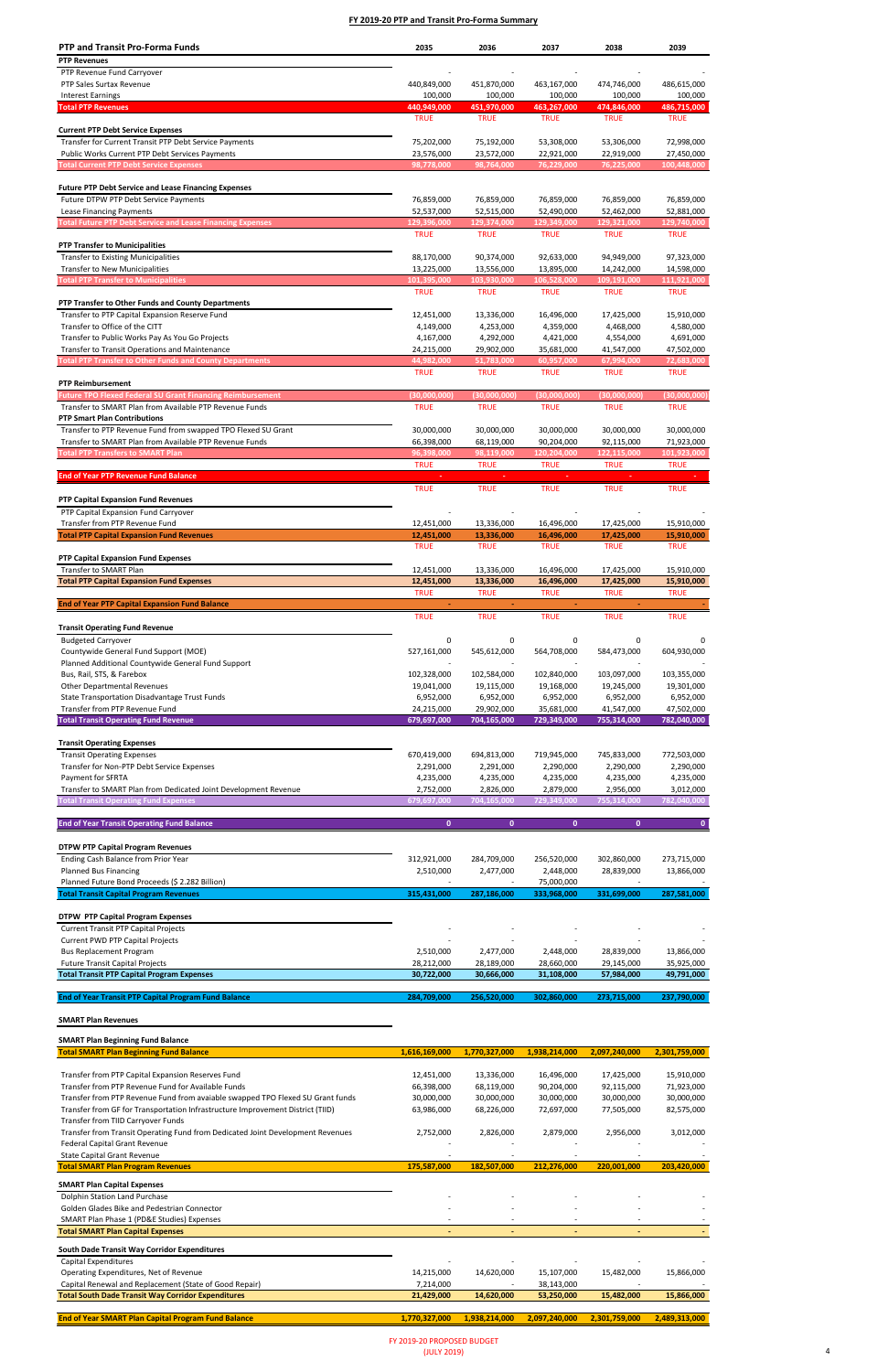**End of Year Transit PTP Capital Program Fund Balance**

# **SMART Plan Revenues**

### **SMART Plan Beginning Fund Balance**

| <b>PTP and Transit Pro-Forma Funds</b>                            | 2040                     | 2041         | 2042         | 2043                    | 2044         |
|-------------------------------------------------------------------|--------------------------|--------------|--------------|-------------------------|--------------|
| <b>PTP Revenues</b>                                               |                          |              |              |                         |              |
| PTP Revenue Fund Carryover                                        |                          |              |              |                         |              |
| PTP Sales Surtax Revenue                                          | 498,780,000              | 511,250,000  | 524,031,000  | 537,132,000             | 550,560,000  |
| <b>Interest Earnings</b>                                          | 100,000                  | 100,000      | 100,000      | 100,000                 | 100,000      |
| <b>Total PTP Revenues</b>                                         | 498,880,000              | 511,350,000  | 524,131,000  | 537,232,000             | 550,660,000  |
|                                                                   | <b>TRUE</b>              | <b>TRUE</b>  | <b>TRUE</b>  | <b>TRUE</b>             | <b>TRUE</b>  |
| <b>Current PTP Debt Service Expenses</b>                          |                          |              |              |                         |              |
| Transfer for Current Transit PTP Debt Service Payments            |                          | 81,629,000   |              | 40,295,000              |              |
|                                                                   | 80,115,000<br>23,153,000 | 21,565,000   | 81,633,000   |                         | 40,291,000   |
| <b>Public Works Current PTP Debt Services Payments</b>            |                          |              | 21,566,000   | 2,353,000<br>42,648,000 | 2,353,000    |
| <b>Total Current PTP Debt Service Expenses</b>                    | 103,268,000              | 103,194,000  | 103,199,000  |                         | 42,644,000   |
|                                                                   |                          |              |              |                         |              |
| <b>Future PTP Debt Service and Lease Financing Expenses</b>       |                          |              |              |                         |              |
| Future DTPW PTP Debt Service Payments                             | 76,859,000               | 76,859,000   | 76,859,000   | 76,859,000              | 76,859,000   |
| Lease Financing Payments                                          | 53,045,000               | 53,076,000   | 53,039,000   | 54,355,000              | 57,065,000   |
| <b>Total Future PTP Debt Service and Lease Financing Expenses</b> | 129,904,000              | 129,935,000  | 129,898,000  | 131,214,000             | 133,924,000  |
|                                                                   | <b>TRUE</b>              | <b>TRUE</b>  | <b>TRUE</b>  | <b>TRUE</b>             | <b>TRUE</b>  |
| <b>PTP Transfer to Municipalities</b>                             |                          |              |              |                         |              |
| <b>Transfer to Existing Municipalities</b>                        | 99,756,000               | 102,250,000  | 104,806,000  | 107,426,000             | 110,112,000  |
| <b>Transfer to New Municipalities</b>                             | 14,963,000               | 15,338,000   | 15,721,000   | 16,114,000              | 16,517,000   |
| <b>Total PTP Transfer to Municipalities</b>                       | 114,719,000              | 117,588,000  | 120,527,000  | 123,540,000             | 126,629,000  |
|                                                                   | <b>TRUE</b>              | <b>TRUE</b>  | <b>TRUE</b>  | <b>TRUE</b>             | <b>TRUE</b>  |
| PTP Transfer to Other Funds and County Departments                |                          |              |              |                         |              |
| Transfer to PTP Capital Expansion Reserve Fund                    | 16,585,000               | 17,587,000   | 18,613,000   | 25,584,000              | 26,388,000   |
| Transfer to Office of the CITT                                    | 4,695,000                | 4,812,000    | 4,932,000    | 5,055,000               | 5,181,000    |
| Transfer to Public Works Pay As You Go Projects                   | 4,832,000                | 4,977,000    | 5,126,000    | 5,280,000               | 5,438,000    |
| Transfer to Transit Operations and Maintenance                    | 53,548,000               | 54,024,000   | 57,940,000   | 64,232,000              | 70,608,000   |
| <b>Total PTP Transfer to Other Funds and County Departments</b>   | 79,660,000               | 81,400,000   | 86,611,000   | 100,151,000             | 107,615,000  |
|                                                                   | <b>TRUE</b>              | <b>TRUE</b>  | <b>TRUE</b>  | <b>TRUE</b>             | <b>TRUE</b>  |
| <b>PTP Reimbursement</b>                                          |                          |              |              |                         |              |
| <b>Future TPO Flexed Federal SU Grant Financing Reimbursement</b> | (30,000,000)             | (30,000,000) | (30,000,000) | (30,000,000)            | (30,000,000) |
| Transfer to SMART Plan from Available PTP Revenue Funds           | <b>TRUE</b>              | <b>TRUE</b>  | <b>TRUE</b>  | <b>TRUE</b>             | <b>TRUE</b>  |
| <b>PTP Smart Plan Contributions</b>                               |                          |              |              |                         |              |
| Transfer to PTP Revenue Fund from swapped TPO Flexed SU Grant     | 30,000,000               | 30,000,000   |              | 30,000,000              | 30,000,000   |
|                                                                   |                          |              | 30,000,000   |                         |              |
| Transfer to SMART Plan from Available PTP Revenue Funds           | 71,329,000               | 79,233,000   | 83,896,000   | 139,679,000             | 139,848,000  |
| <b>Total PTP Transfers to SMART Plan</b>                          | 101,329,000              | 109,233,000  | 113,896,000  | 169,679,000             | 169,848,000  |
|                                                                   | <b>TRUE</b>              | <b>TRUE</b>  | <b>TRUE</b>  | <b>TRUE</b>             | <b>TRUE</b>  |
| <b>End of Year PTP Revenue Fund Balance</b>                       |                          |              |              |                         |              |
|                                                                   | <b>TRUE</b>              | <b>TRUE</b>  | <b>TRUE</b>  | <b>TRUE</b>             | <b>TRUE</b>  |
| <b>PTP Capital Expansion Fund Revenues</b>                        |                          |              |              |                         |              |
| PTP Capital Expansion Fund Carryover                              |                          |              |              |                         |              |
| Transfer from PTP Revenue Fund                                    | 16,585,000               | 17,587,000   | 18,613,000   | 25,584,000              | 26,388,000   |
| <b>Total PTP Capital Expansion Fund Revenues</b>                  | 16,585,000               | 17,587,000   | 18,613,000   | 25,584,000              | 26,388,000   |
|                                                                   | <b>TRUE</b>              | <b>TRUE</b>  | <b>TRUE</b>  | <b>TRUE</b>             | <b>TRUE</b>  |
| PTP Capital Expansion Fund Expenses                               |                          |              |              |                         |              |
| Transfer to SMART Plan                                            | 16,585,000               | 17,587,000   | 18,613,000   | 25,584,000              | 26,388,000   |
| <b>Total PTP Capital Expansion Fund Expenses</b>                  | 16,585,000               | 17,587,000   | 18,613,000   | 25,584,000              | 26,388,000   |
|                                                                   | <b>TRUE</b>              | <b>TRUE</b>  | <b>TRUE</b>  | <b>TRUE</b>             | <b>TRUE</b>  |
| <b>End of Year PTP Capital Expansion Fund Balance</b>             | $\omega_{\rm c}$         | $\omega$     | $\omega$     | $\omega_{\rm c}$        |              |
|                                                                   | <b>TRUE</b>              | <b>TRUE</b>  | <b>TRUE</b>  | <b>TRUE</b>             | <b>TRUE</b>  |
| <b>Transit Operating Fund Revenue</b>                             |                          |              |              |                         |              |
| <b>Budgeted Carryover</b>                                         | 0                        | 0            | 0            | 0                       |              |
| Countywide General Fund Support (MOE)                             | 626,103,000              | 648,017,000  | 670,698,000  | 694,172,000             | 718,468,000  |
| Planned Additional Countywide General Fund Support                |                          |              |              |                         |              |
| Bus, Rail, STS, & Farebox                                         | 103,613,000              | 109,528,000  | 109,802,000  | 110,077,000             | 110,352,000  |
| <b>Other Departmental Revenues</b>                                | 19,383,000               | 19,442,000   | 19,528,000   | 19,591,000              | 19,681,000   |
| State Transportation Disadvantage Trust Funds                     | 6,952,000                | 6,952,000    | 6,952,000    | 6,952,000               | 6,952,000    |
| Transfer from PTP Revenue Fund                                    | 53,548,000               | 54,024,000   | 57,940,000   | 64,232,000              | 70,608,000   |
| <b>Total Transit Operating Fund Revenue</b>                       | 809,599,000              | 837,963,000  | 864,920,000  | 895,024,000             | 926,061,000  |
|                                                                   |                          |              |              |                         |              |
|                                                                   |                          |              |              |                         |              |
| <b>Transit Operating Expenses</b>                                 |                          |              |              |                         |              |
| <b>Transit Operating Expenses</b>                                 | 799,979,000              | 828,286,000  | 857,446,000  | 887,487,000             | 918,434,000  |
| Transfer for Non-PTP Debt Service Expenses                        | 2,291,000                | 2,289,000    |              |                         |              |
| Payment for SFRTA                                                 | 4,235,000                | 4,235,000    | 4,235,000    | 4,235,000               | 4,235,000    |
| Transfer to SMART Plan from Dedicated Joint Development Revenue   | 3,094,000                | 3,153,000    | 3,239,000    | 3,302,000               | 3,392,000    |
| <b>Total Transit Operating Fund Expenses</b>                      | 809,599,000              | 837,963,000  | 864,920,000  | 895,024,000             | 926,061,000  |
|                                                                   |                          |              |              |                         |              |
| <b>End of Year Transit Operating Fund Balance</b>                 | $\mathbf{0}$             | $\mathbf{0}$ | $\mathbf{0}$ | $\mathbf{0}$            | $\mathbf{0}$ |
|                                                                   |                          |              |              |                         |              |
| <b>DTPW PTP Capital Program Revenues</b>                          |                          |              |              |                         |              |
| Ending Cash Balance from Prior Year                               | 237,790,000              | 316,163,000  | 278,812,000  | 240,715,000             | 311,850,000  |
| <b>Planned Bus Financing</b>                                      | 6,218,000                | 2,294,000    | 82,350,000   | 164,801,000             | 216,655,000  |
| Planned Future Bond Proceeds (\$ 2.282 Billion)                   | 115,000,000              |              |              | 110,000,000             |              |
| <b>Total Transit Capital Program Revenues</b>                     | 359,008,000              | 318,457,000  | 361,162,000  | 515,516,000             | 528,505,000  |
|                                                                   |                          |              |              |                         |              |
| <b>DTPW PTP Capital Program Expenses</b>                          |                          |              |              |                         |              |
| <b>Current Transit PTP Capital Projects</b>                       |                          |              |              |                         |              |
| <b>Current PWD PTP Capital Projects</b>                           |                          |              |              |                         |              |
| <b>Bus Replacement Program</b>                                    | 6,218,000                | 2,294,000    | 82,350,000   | 164,801,000             | 216,655,000  |
| <b>Future Transit Capital Projects</b>                            | 36,627,000               | 37,351,000   | 38,097,000   | 38,865,000              | 32,375,000   |
| <b>Total Transit PTP Capital Program Expenses</b>                 | 42,845,000               | 39,645,000   | 120,447,000  | 203,666,000             | 249,030,000  |
|                                                                   |                          |              |              |                         |              |
|                                                                   |                          |              |              |                         |              |

| <b>Total SMART Plan Beginning Fund Balance</b>                                 | 2,489,313,000 | 2,681,982,000            | 2,888,847,000 | 3,107,068,000 | 3,394,000,000 |
|--------------------------------------------------------------------------------|---------------|--------------------------|---------------|---------------|---------------|
|                                                                                |               |                          |               |               |               |
| Transfer from PTP Capital Expansion Reserves Fund                              | 16,585,000    | 17,587,000               | 18,613,000    | 25,584,000    | 26,388,000    |
| Transfer from PTP Revenue Fund for Available Funds                             | 71,329,000    | 79,233,000               | 83,896,000    | 139,679,000   | 139,848,000   |
| Transfer from PTP Revenue Fund from avaiable swapped TPO Flexed SU Grant funds | 30,000,000    | 30,000,000               | 30,000,000    | 30,000,000    | 30,000,000    |
| Transfer from GF for Transportation Infrastructure Improvement District (TIID) | 87,921,000    | 93,556,000               | 99,551,000    | 105,869,000   | 112,527,000   |
| Transfer from TIID Carryover Funds                                             |               |                          |               |               |               |
| Transfer from Transit Operating Fund from Dedicated Joint Development Revenues | 3,094,000     | 3,153,000                | 3,239,000     | 3,302,000     | 3,392,000     |
| Federal Capital Grant Revenue                                                  |               |                          |               |               |               |
| <b>State Capital Grant Revenue</b>                                             |               |                          |               |               |               |
| <b>Total SMART Plan Program Revenues</b>                                       | 208,929,000   | 223,529,000              | 235,299,000   | 304,434,000   | 312,155,000   |
| <b>SMART Plan Capital Expenses</b>                                             |               |                          |               |               |               |
| Dolphin Station Land Purchase                                                  |               |                          |               |               |               |
| Golden Glades Bike and Pedestrian Connector                                    |               |                          |               |               |               |
| SMART Plan Phase 1 (PD&E Studies) Expenses                                     |               |                          |               |               |               |
| <b>Total SMART Plan Capital Expenses</b>                                       |               | $\overline{\phantom{a}}$ |               |               |               |
| South Dade Transit Way Corridor Expenditures                                   |               |                          |               |               |               |
| Capital Expenditures                                                           |               |                          |               |               |               |
| Operating Expenditures, Net of Revenue                                         | 16,260,000    | 16,664,000               | 17,078,000    | 17,502,000    | 17,936,000    |
| Capital Renewal and Replacement (State of Good Repair)                         |               |                          |               |               |               |
| <b>Total South Dade Transit Way Corridor Expenditures</b>                      | 16,260,000    | 16,664,000               | 17,078,000    | 17,502,000    | 17,936,000    |
|                                                                                |               |                          |               |               |               |
| <b>End of Year SMART Plan Capital Program Fund Balance</b>                     | 2,681,982,000 | 2,888,847,000            | 3,107,068,000 | 3,394,000,000 | 3,688,219,000 |

 **316,163,000 278,812,000 240,715,000 311,850,000 279,475,000**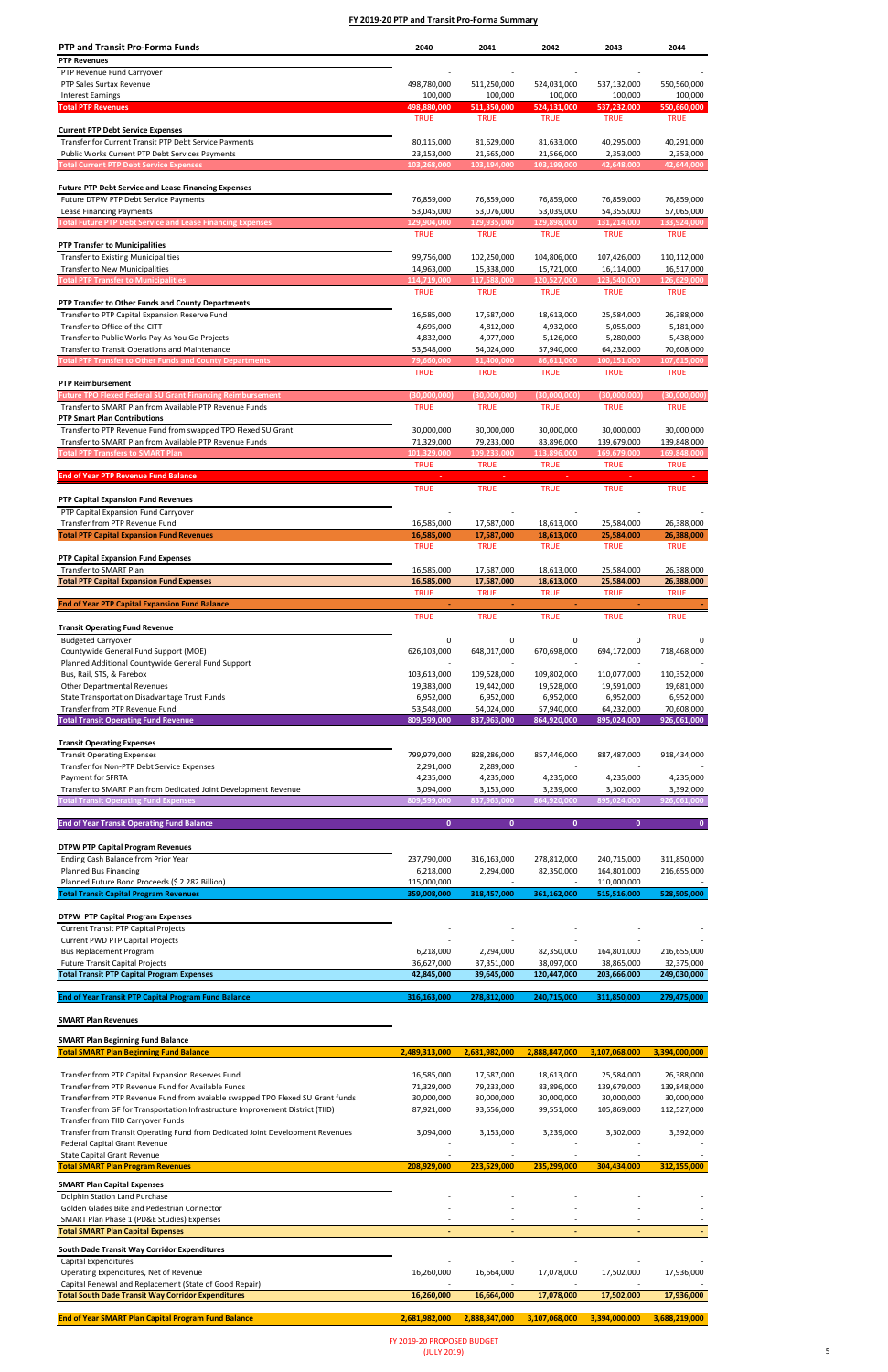# **SMART Plan Revenues**

### **SMART Plan Beginning Fund Balance**

| <b>PTP and Transit Pro-Forma Funds</b>                                                                          | 2045                       | 2046                       | 2047                       | 2048                       | 2049                       |
|-----------------------------------------------------------------------------------------------------------------|----------------------------|----------------------------|----------------------------|----------------------------|----------------------------|
| <b>PTP Revenues</b>                                                                                             |                            |                            |                            |                            |                            |
| PTP Revenue Fund Carryover                                                                                      |                            |                            |                            |                            |                            |
| PTP Sales Surtax Revenue                                                                                        | 564,324,000                | 578,432,000                | 592,893,000                | 607,715,000                | 622,908,000                |
| <b>Interest Earnings</b>                                                                                        | 100,000                    | 100,000                    | 100,000                    | 100,000                    | 100,000                    |
| <b>Total PTP Revenues</b>                                                                                       | 564,424,000<br><b>TRUE</b> | 578,532,000<br><b>TRUE</b> | 592,993,000<br><b>TRUE</b> | 607,815,000<br><b>TRUE</b> | 623,008,000<br><b>TRUE</b> |
| <b>Current PTP Debt Service Expenses</b>                                                                        |                            |                            |                            |                            |                            |
| Transfer for Current Transit PTP Debt Service Payments                                                          | 40,294,000                 | 40,296,000                 | 40,294,000                 | 40,292,000                 |                            |
| <b>Public Works Current PTP Debt Services Payments</b>                                                          | 2,353,000                  | 2,353,000                  | 2,353,000                  | 2,353,000                  |                            |
| <b>Total Current PTP Debt Service Expenses</b>                                                                  | 42,647,000                 | 42,649,000                 | 42,647,000                 | 42,645,000                 |                            |
| <b>Future PTP Debt Service and Lease Financing Expenses</b>                                                     |                            |                            |                            |                            |                            |
| Future DTPW PTP Debt Service Payments                                                                           | 76,859,000                 | 76,859,000                 | 76,859,000                 | 76,859,000                 | 76,859,000                 |
| Lease Financing Payments                                                                                        | 60,652,000                 | 61,788,000                 | 61,737,000                 | 61,682,000                 | 61,625,000                 |
| <b>Total Future PTP Debt Service and Lease Financing Expenses</b>                                               | 137,511,000                | 138,647,000                | 138,596,000                | 138,541,000                | 138,484,000                |
|                                                                                                                 | <b>TRUE</b>                | <b>TRUE</b>                | <b>TRUE</b>                | <b>TRUE</b>                | <b>TRUE</b>                |
| <b>PTP Transfer to Municipalities</b><br><b>Transfer to Existing Municipalities</b>                             |                            |                            |                            |                            |                            |
| <b>Transfer to New Municipalities</b>                                                                           | 112,865,000<br>16,930,000  | 115,686,000<br>17,353,000  | 118,579,000<br>17,787,000  | 121,543,000<br>18,231,000  | 124,582,000<br>18,687,000  |
| <b>Total PTP Transfer to Municipalities</b>                                                                     | 129,795,000                | 133,039,000                | 136,366,000                | 139,774,000                | 143,269,000                |
|                                                                                                                 | <b>TRUE</b>                | <b>TRUE</b>                | <b>TRUE</b>                | <b>TRUE</b>                | <b>TRUE</b>                |
| PTP Transfer to Other Funds and County Departments                                                              |                            |                            |                            |                            |                            |
| Transfer to PTP Capital Expansion Reserve Fund                                                                  | 27,130,000                 | 28,145,000                 | 29,307,000                 | 30,499,000                 | 35,984,000                 |
| Transfer to Office of the CITT<br>Transfer to Public Works Pay As You Go Projects                               | 5,311,000<br>5,601,000     | 5,444,000<br>5,769,000     | 5,580,000<br>5,942,000     | 5,720,000<br>6,120,000     | 5,863,000<br>6,304,000     |
| Transfer to Transit Operations and Maintenance                                                                  | 77,067,000                 | 83,609,000                 | 90,231,000                 | 91,272,000                 | 98,030,000                 |
| <b>Total PTP Transfer to Other Funds and County Departments</b>                                                 | 115,109,000                | 122,967,000                | 131,060,000                | 133,611,000                | 146,181,000                |
|                                                                                                                 | <b>TRUE</b>                | <b>TRUE</b>                | <b>TRUE</b>                | <b>TRUE</b>                | <b>TRUE</b>                |
| <b>PTP Reimbursement</b>                                                                                        |                            |                            |                            |                            |                            |
| <b>Future TPO Flexed Federal SU Grant Financing Reimbursement</b>                                               | (30,000,000)               | (30,000,000)               | (30,000,000)               | (30,000,000)               | (30,000,000)               |
| Transfer to SMART Plan from Available PTP Revenue Funds<br><b>PTP Smart Plan Contributions</b>                  | <b>TRUE</b>                | <b>TRUE</b>                | <b>TRUE</b>                | <b>TRUE</b>                | <b>TRUE</b>                |
| Transfer to PTP Revenue Fund from swapped TPO Flexed SU Grant                                                   | 30,000,000                 | 30,000,000                 | 30,000,000                 | 30,000,000                 | 30,000,000                 |
| Transfer to SMART Plan from Available PTP Revenue Funds                                                         | 139,362,000                | 141,230,000                | 144,324,000                | 153,244,000                | 195,074,000                |
| <b>Total PTP Transfers to SMART Plan</b>                                                                        | 169,362,000                | 171,230,000                | 174,324,000                | 183,244,000                | 225,074,000                |
|                                                                                                                 | <b>TRUE</b>                | <b>TRUE</b>                | <b>TRUE</b>                | <b>TRUE</b>                | <b>TRUE</b>                |
| <b>End of Year PTP Revenue Fund Balance</b>                                                                     |                            |                            |                            |                            |                            |
| <b>PTP Capital Expansion Fund Revenues</b>                                                                      | <b>TRUE</b>                | <b>TRUE</b>                | <b>TRUE</b>                | <b>TRUE</b>                | <b>TRUE</b>                |
| PTP Capital Expansion Fund Carryover                                                                            |                            |                            |                            |                            |                            |
| Transfer from PTP Revenue Fund                                                                                  | 27,130,000                 | 28,145,000                 | 29,307,000                 | 30,499,000                 | 35,984,000                 |
| <b>Total PTP Capital Expansion Fund Revenues</b>                                                                | 27,130,000                 | 28,145,000                 | 29,307,000                 | 30,499,000                 | 35,984,000                 |
|                                                                                                                 | TRUE                       | TRUE                       | <b>TRUE</b>                | <b>TRUE</b>                | TRUE                       |
| <b>PTP Capital Expansion Fund Expenses</b><br>Transfer to SMART Plan                                            | 27,130,000                 | 28,145,000                 | 29,307,000                 | 30,499,000                 | 35,984,000                 |
| <b>Total PTP Capital Expansion Fund Expenses</b>                                                                | 27,130,000                 | 28,145,000                 | 29,307,000                 | 30,499,000                 | 35,984,000                 |
|                                                                                                                 | <b>TRUE</b>                | <b>TRUE</b>                | <b>TRUE</b>                | <b>TRUE</b>                | <b>TRUE</b>                |
| <b>End of Year PTP Capital Expansion Fund Balance</b>                                                           |                            |                            |                            |                            |                            |
|                                                                                                                 | <b>TRUE</b>                | <b>TRUE</b>                | <b>TRUE</b>                | <b>TRUE</b>                | <b>TRUE</b>                |
| <b>Transit Operating Fund Revenue</b>                                                                           |                            |                            |                            |                            |                            |
| <b>Budgeted Carryover</b><br>Countywide General Fund Support (MOE)                                              | 0<br>743,614,000           | 0<br>769,640,000           | 0<br>796,577,000           | 0<br>824,457,000           | 853,313,000                |
| Planned Additional Countywide General Fund Support                                                              |                            |                            |                            |                            |                            |
| Bus, Rail, STS, & Farebox                                                                                       | 110,628,000                | 110,905,000                | 111,182,000                | 117,116,000                | 117,409,000                |
| <b>Other Departmental Revenues</b>                                                                              | 19,748,000                 | 19,843,000                 | 19,914,000                 | 20,014,000                 | 20,089,000                 |
| State Transportation Disadvantage Trust Funds                                                                   | 6,952,000                  | 6,952,000                  | 6,952,000                  | 6,952,000                  | 6,952,000                  |
| Transfer from PTP Revenue Fund                                                                                  | 77,067,000                 | 83,609,000                 | 90,231,000                 | 91,272,000                 | 98,030,000                 |
| <b>Total Transit Operating Fund Revenue</b>                                                                     | 958,009,000                | 990,949,000                | 1,024,856,000              | 1,059,811,000              | 1,095,793,000              |
| <b>Transit Operating Expenses</b>                                                                               |                            |                            |                            |                            |                            |
| <b>Transit Operating Expenses</b>                                                                               | 950,315,000                | 983,160,000                | 1,016,996,000              | 1,051,851,000              | 1,087,758,000              |
| Transfer for Non-PTP Debt Service Expenses                                                                      |                            |                            |                            |                            |                            |
| Payment for SFRTA                                                                                               | 4,235,000                  | 4,235,000                  | 4,235,000                  | 4,235,000                  | 4,235,000                  |
| Transfer to SMART Plan from Dedicated Joint Development Revenue<br><b>Fotal Transit Operating Fund Expenses</b> | 3,459,000<br>958,009,000   | 3,554,000<br>990,949,000   | 3,625,000<br>1,024,856,000 | 3,725,000<br>1,059,811,000 | 3,800,000<br>1,095,793,000 |
|                                                                                                                 |                            |                            |                            |                            |                            |
| <b>End of Year Transit Operating Fund Balance</b>                                                               | $\mathbf{0}$               | $\mathbf{0}$               | $\mathbf{0}$               | $\mathbf{0}$               | $\mathbf{0}$               |
|                                                                                                                 |                            |                            |                            |                            |                            |
| <b>DTPW PTP Capital Program Revenues</b>                                                                        |                            |                            |                            |                            |                            |
| Ending Cash Balance from Prior Year                                                                             | 279,475,000                | 246,504,000                | 312,919,000                | 278,701,000                | 243,831,000                |
| <b>Planned Bus Financing</b><br>Planned Future Bond Proceeds (\$ 2.282 Billion)                                 | 72,096,000                 | 2,047,000<br>100,000,000   | 1,985,000                  | 1,925,000                  | 1,860,000<br>150,000,000   |
| <b>Total Transit Capital Program Revenues</b>                                                                   | 351,571,000                | 348,551,000                | 314,904,000                | 280,626,000                | 395,691,000                |
|                                                                                                                 |                            |                            |                            |                            |                            |
| <b>DTPW PTP Capital Program Expenses</b>                                                                        |                            |                            |                            |                            |                            |
| <b>Current Transit PTP Capital Projects</b>                                                                     |                            |                            |                            |                            |                            |
| <b>Current PWD PTP Capital Projects</b>                                                                         |                            |                            |                            |                            |                            |
| <b>Bus Replacement Program</b><br><b>Future Transit Capital Projects</b>                                        | 72,096,000<br>32,971,000   | 2,047,000<br>33,585,000    | 1,985,000<br>34,218,000    | 1,925,000<br>34,870,000    | 1,860,000<br>35,541,000    |
| <b>Total Transit PTP Capital Program Expenses</b>                                                               | 105,067,000                | 35,632,000                 | 36,203,000                 | 36,795,000                 | 37,401,000                 |
|                                                                                                                 |                            |                            |                            |                            |                            |
| <b>End of Year Transit PTP Capital Program Fund Balance</b>                                                     | 246,504,000                | 312,919,000                | 278,701,000                | 243,831,000                | 358,290,000                |

| <b>Total SMART Plan Beginning Fund Balance</b>                                 | 3,688,219,000 | 3,990,592,000            | 4,304,233,000 | 4,631,029,000 | 4,977,378,000 |
|--------------------------------------------------------------------------------|---------------|--------------------------|---------------|---------------|---------------|
|                                                                                |               |                          |               |               |               |
| Transfer from PTP Capital Expansion Reserves Fund                              | 27,130,000    | 28,145,000               | 29,307,000    | 30,499,000    | 35,984,000    |
| Transfer from PTP Revenue Fund for Available Funds                             | 139,362,000   | 141,230,000              | 144,324,000   | 153,244,000   | 195,074,000   |
| Transfer from PTP Revenue Fund from avaiable swapped TPO Flexed SU Grant funds | 30,000,000    | 30,000,000               | 30,000,000    | 30,000,000    | 30,000,000    |
| Transfer from GF for Transportation Infrastructure Improvement District (TIID) | 120,803,000   | 129,549,000              | 138,845,000   | 148,665,000   |               |
| Transfer from TIID Carryover Funds                                             |               |                          |               |               |               |
| Transfer from Transit Operating Fund from Dedicated Joint Development Revenues | 3,459,000     | 3,554,000                | 3,625,000     | 3,725,000     | 3,800,000     |
| Federal Capital Grant Revenue                                                  |               |                          |               |               |               |
| <b>State Capital Grant Revenue</b>                                             |               |                          |               |               |               |
| <b>Total SMART Plan Program Revenues</b>                                       | 320,754,000   | 332,478,000              | 346,101,000   | 366,133,000   | 264,858,000   |
| <b>SMART Plan Capital Expenses</b>                                             |               |                          |               |               |               |
| Dolphin Station Land Purchase                                                  |               |                          |               |               |               |
| Golden Glades Bike and Pedestrian Connector                                    |               |                          |               |               |               |
| SMART Plan Phase 1 (PD&E Studies) Expenses                                     |               |                          |               |               |               |
| <b>Total SMART Plan Capital Expenses</b>                                       |               | $\overline{\phantom{a}}$ |               |               |               |
| South Dade Transit Way Corridor Expenditures                                   |               |                          |               |               |               |
| Capital Expenditures                                                           |               |                          |               |               |               |
| Operating Expenditures, Net of Revenue                                         | 18,381,000    | 18,837,000               | 19,305,000    | 19,784,000    | 20,275,000    |
| Capital Renewal and Replacement (State of Good Repair)                         |               |                          |               |               |               |
| <b>Total South Dade Transit Way Corridor Expenditures</b>                      | 18,381,000    | 18,837,000               | 19,305,000    | 19,784,000    | 20,275,000    |
|                                                                                |               |                          |               |               |               |
| <b>End of Year SMART Plan Capital Program Fund Balance</b>                     | 3,990,592,000 | 4,304,233,000            | 4,631,029,000 | 4,977,378,000 | 5,221,961,000 |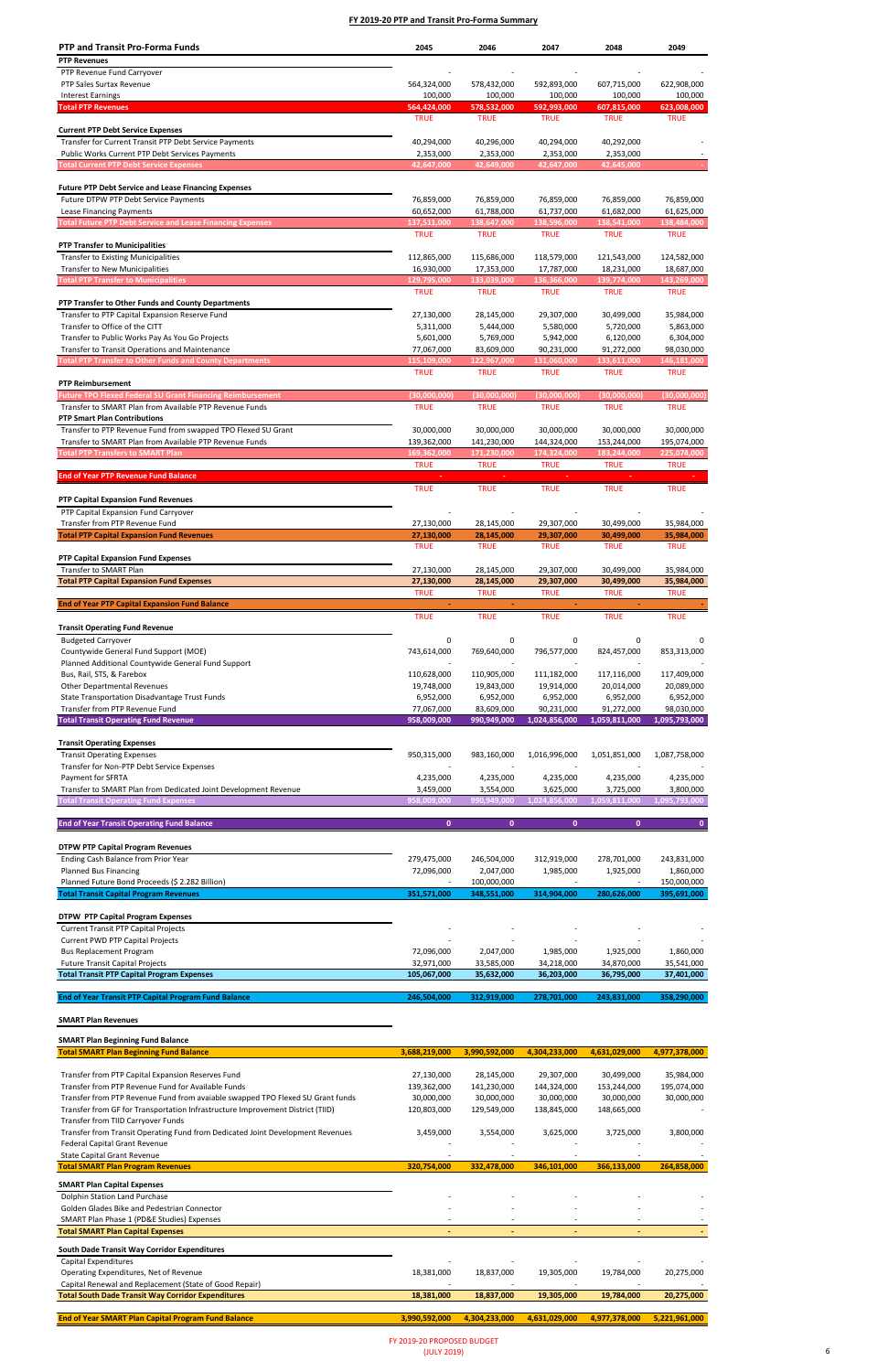# **SMART Plan Revenues**

## **SMART Plan Beginning Fund Balance**

| <b>PTP and Transit Pro-Forma Funds</b>                                 | 2050          | 2051          | 2052          | 2053          | 2054          |
|------------------------------------------------------------------------|---------------|---------------|---------------|---------------|---------------|
| <b>PTP Revenues</b>                                                    |               |               |               |               |               |
| PTP Revenue Fund Carryover                                             |               |               |               |               |               |
| PTP Sales Surtax Revenue                                               | 638,481,000   | 654,443,000   | 670,804,000   | 687,574,000   | 704,763,000   |
| <b>Interest Earnings</b>                                               | 100,000       | 100,000       | 100,000       | 100,000       | 100,000       |
| <b>Total PTP Revenues</b>                                              | 638,581,000   | 654,543,000   | 670,904,000   | 687,674,000   | 704,863,000   |
|                                                                        | <b>TRUE</b>   | <b>TRUE</b>   | <b>TRUE</b>   | <b>TRUE</b>   | <b>TRUE</b>   |
| <b>Current PTP Debt Service Expenses</b>                               |               |               |               |               |               |
| Transfer for Current Transit PTP Debt Service Payments                 |               |               |               |               |               |
| Public Works Current PTP Debt Services Payments                        |               |               |               |               |               |
| <b>Total Current PTP Debt Service Expenses</b>                         |               |               |               |               |               |
| <b>Future PTP Debt Service and Lease Financing Expenses</b>            |               |               |               |               |               |
| Future DTPW PTP Debt Service Payments                                  | 76,859,000    | 49,533,000    | 49,533,000    | 23,941,000    | 23,941,000    |
| Lease Financing Payments                                               | 61,564,000    | 62,032,000    | 62,197,000    | 62,205,000    | 62,130,000    |
| <b>Total Future PTP Debt Service and Lease Financing Expenses</b>      | 138,423,000   | 111,565,000   | 111,730,000   | 86,146,000    | 86,071,000    |
|                                                                        | <b>TRUE</b>   | <b>TRUE</b>   | <b>TRUE</b>   | <b>TRUE</b>   | <b>TRUE</b>   |
| <b>PTP Transfer to Municipalities</b>                                  |               |               |               |               |               |
| <b>Transfer to Existing Municipalities</b>                             | 127,696,000   | 130,889,000   | 134,161,000   | 137,515,000   | 140,953,000   |
| <b>Transfer to New Municipalities</b>                                  | 19,154,000    | 19,633,000    | 20,124,000    | 20,627,000    | 21,143,000    |
| <b>Total PTP Transfer to Municipalities</b>                            | 146,850,000   | 150,522,000   | 154,285,000   | 158,142,000   | 162,096,000   |
|                                                                        | <b>TRUE</b>   | <b>TRUE</b>   | <b>TRUE</b>   | <b>TRUE</b>   | <b>TRUE</b>   |
| PTP Transfer to Other Funds and County Departments                     |               |               |               |               |               |
| Transfer to PTP Capital Expansion Reserve Fund                         | 37,236,000    | 41,199,000    | 42,491,000    | 46,391,000    | 47,774,000    |
| Transfer to Office of the CITT                                         | 6,010,000     | 6,160,000     | 6,314,000     | 6,472,000     | 6,634,000     |
| Transfer to Public Works Pay As You Go Projects                        | 6,493,000     | 6,688,000     | 6,889,000     | 7,096,000     | 7,309,000     |
| Transfer to Transit Operations and Maintenance                         | 104,858,000   | 111,757,000   | 118,722,000   | 125,751,000   | 132,841,000   |
| <b>Total PTP Transfer to Other Funds and County Departments</b>        | 154,597,000   | 165,804,000   | 174,416,000   | 185,710,000   | 194,558,000   |
|                                                                        | <b>TRUE</b>   | <b>TRUE</b>   | <b>TRUE</b>   | <b>TRUE</b>   | <b>TRUE</b>   |
| <b>PTP Reimbursement</b>                                               |               |               |               |               |               |
| <b>Future TPO Flexed Federal SU Grant Financing Reimbursement</b>      | (30,000,000)  | (30,000,000)  | (30,000,000)  |               |               |
| Transfer to SMART Plan from Available PTP Revenue Funds                | <b>TRUE</b>   | <b>TRUE</b>   | <b>TRUE</b>   | <b>TRUE</b>   | <b>TRUE</b>   |
| <b>PTP Smart Plan Contributions</b>                                    |               |               |               |               |               |
| Transfer to PTP Revenue Fund from swapped TPO Flexed SU Grant          | 30,000,000    | 30,000,000    | 30,000,000    |               |               |
| Transfer to SMART Plan from Available PTP Revenue Funds                | 198,711,000   | 226,652,000   | 230,473,000   | 257,676,000   | 262,138,000   |
| <b>Total PTP Transfers to SMART Plan</b>                               | 228,711,000   | 256,652,000   | 260,473,000   | 257,676,000   | 262,138,000   |
|                                                                        | <b>TRUE</b>   | <b>TRUE</b>   | <b>TRUE</b>   | <b>TRUE</b>   | <b>TRUE</b>   |
| <b>End of Year PTP Revenue Fund Balance</b>                            |               |               |               |               |               |
|                                                                        | <b>TRUE</b>   | <b>TRUE</b>   | <b>TRUE</b>   | <b>TRUE</b>   | <b>TRUE</b>   |
| PTP Capital Expansion Fund Revenues                                    |               |               |               |               |               |
| PTP Capital Expansion Fund Carryover                                   |               |               |               |               |               |
|                                                                        |               |               |               |               |               |
| Transfer from PTP Revenue Fund                                         | 37,236,000    | 41,199,000    | 42,491,000    | 46,391,000    | 47,774,000    |
| <b>Total PTP Capital Expansion Fund Revenues</b>                       | 37,236,000    | 41,199,000    | 42,491,000    | 46,391,000    | 47,774,000    |
|                                                                        | <b>TRUE</b>   | TRUE          | <b>TRUE</b>   | TRUE          | <b>TRUE</b>   |
| <b>PTP Capital Expansion Fund Expenses</b>                             |               |               |               |               |               |
| Transfer to SMART Plan                                                 | 37,236,000    | 41,199,000    | 42,491,000    | 46,391,000    | 47,774,000    |
| <b>Total PTP Capital Expansion Fund Expenses</b>                       | 37,236,000    | 41,199,000    | 42,491,000    | 46,391,000    | 47,774,000    |
|                                                                        | <b>TRUE</b>   | <b>TRUE</b>   | <b>TRUE</b>   | <b>TRUE</b>   | <b>TRUE</b>   |
| <b>End of Year PTP Capital Expansion Fund Balance</b>                  |               |               |               |               |               |
|                                                                        | <b>TRUE</b>   | <b>TRUE</b>   | <b>TRUE</b>   | <b>TRUE</b>   | <b>TRUE</b>   |
| <b>Transit Operating Fund Revenue</b>                                  |               |               |               |               |               |
| <b>Budgeted Carryover</b>                                              | 0             | 0             | 0             | 0             | 0             |
| Countywide General Fund Support (MOE)                                  | 883,179,000   | 914,090,000   | 946,083,000   | 979,196,000   | 1,013,468,000 |
| Planned Additional Countywide General Fund Support                     |               |               |               |               |               |
| Bus, Rail, STS, & Farebox                                              | 117,703,000   | 117,997,000   | 118,292,000   | 118,588,000   | 118,884,000   |
| <b>Other Departmental Revenues</b>                                     | 20,194,000    | 20,274,000    | 20,384,000    | 20,469,000    | 20,586,000    |
| State Transportation Disadvantage Trust Funds                          | 6,952,000     | 6,952,000     | 6,952,000     | 6,952,000     | 6,952,000     |
| Transfer from PTP Revenue Fund                                         | 104,858,000   | 111,757,000   | 118,722,000   | 125,751,000   | 132,841,000   |
| <b>Total Transit Operating Fund Revenue</b>                            | 1,132,886,000 | 1,171,070,000 | 1,210,433,000 | 1,250,956,000 | 1,292,731,000 |
|                                                                        |               |               |               |               |               |
| <b>Transit Operating Expenses</b><br><b>Transit Operating Expenses</b> |               |               | 1,202,103,000 | 1,242,541,000 |               |
|                                                                        | 1,124,746,000 | 1,162,850,000 |               |               | 1,284,199,000 |
| Transfer for Non-PTP Debt Service Expenses<br><b>Payment for SFRTA</b> | 4,235,000     | 4,235,000     | 4,235,000     | 4,235,000     | 4,235,000     |
| Transfer to SMART Plan from Dedicated Joint Development Revenue        | 3,905,000     | 3,985,000     | 4,095,000     | 4,180,000     | 4,297,000     |
| <b>Fotal Transit Operating Fund Expenses</b>                           | 1,132,886,000 | 1,171,070,000 | 1,210,433,000 | 1,250,956,000 | 1,292,731,000 |
|                                                                        |               |               |               |               |               |
| <b>End of Year Transit Operating Fund Balance</b>                      | $\mathbf{0}$  | $\mathbf{0}$  | $\mathbf{0}$  | $\mathbf{0}$  | $\mathbf{0}$  |
|                                                                        |               |               |               |               |               |
| <b>DTPW PTP Capital Program Revenues</b>                               |               |               |               |               |               |
| Ending Cash Balance from Prior Year                                    | 358,290,000   | 322,058,000   | 242,541,000   | 411,014,000   | 327,416,000   |
| <b>Planned Bus Financing</b>                                           | 33,359,000    | 15,460,000    | 6,295,000     | 1,564,000     | 97,284,000    |
| Planned Future Bond Proceeds (\$ 2.282 Billion)                        |               |               | 250,000,000   |               |               |
| <b>Total Transit Capital Program Revenues</b>                          | 391,649,000   | 337,518,000   | 498,836,000   | 412,578,000   | 424,700,000   |
|                                                                        |               |               |               |               |               |
| <b>DTPW PTP Capital Program Expenses</b>                               |               |               |               |               |               |
| <b>Current Transit PTP Capital Projects</b>                            |               |               |               |               |               |
| <b>Current PWD PTP Capital Projects</b>                                |               |               |               |               |               |
| <b>Bus Replacement Program</b>                                         | 33,359,000    | 15,460,000    | 6,295,000     | 1,564,000     | 97,284,000    |
| <b>Future Transit Capital Projects</b>                                 | 36,232,000    | 79,517,000    | 81,527,000    | 83,598,000    | 85,731,000    |
| <b>Total Transit PTP Capital Program Expenses</b>                      | 69,591,000    | 94,977,000    | 87,822,000    | 85,162,000    | 183,015,000   |
| <b>End of Year Transit PTP Capital Program Fund Balance</b>            | 322,058,000   | 242,541,000   | 411,014,000   | 327,416,000   | 241,685,000   |

| <b>Total SMART Plan Beginning Fund Balance</b>                                 | 5,221,961,000 | 5,471,035,000 | 5,751,577,000 | 6,036,813,000 | 6,322,695,000 |
|--------------------------------------------------------------------------------|---------------|---------------|---------------|---------------|---------------|
|                                                                                |               |               |               |               |               |
| Transfer from PTP Capital Expansion Reserves Fund                              | 37,236,000    | 41,199,000    | 42,491,000    | 46,391,000    | 47,774,000    |
| Transfer from PTP Revenue Fund for Available Funds                             | 198,711,000   | 226,652,000   | 230,473,000   | 257,676,000   | 262,138,000   |
| Transfer from PTP Revenue Fund from avaiable swapped TPO Flexed SU Grant funds | 30,000,000    | 30,000,000    | 30,000,000    |               |               |
| Transfer from GF for Transportation Infrastructure Improvement District (TIID) |               |               |               |               |               |
| Transfer from TIID Carryover Funds                                             |               |               |               |               |               |
| Transfer from Transit Operating Fund from Dedicated Joint Development Revenues | 3,905,000     | 3,985,000     | 4,095,000     | 4,180,000     | 4,297,000     |
| <b>Federal Capital Grant Revenue</b>                                           |               |               |               |               |               |
| <b>State Capital Grant Revenue</b>                                             |               |               |               |               |               |
| <b>Total SMART Plan Program Revenues</b>                                       | 269,852,000   | 301,836,000   | 307,059,000   | 308,247,000   | 314,209,000   |
| <b>SMART Plan Capital Expenses</b>                                             |               |               |               |               |               |
| Dolphin Station Land Purchase                                                  |               |               |               |               |               |
| Golden Glades Bike and Pedestrian Connector                                    |               |               |               |               |               |
| SMART Plan Phase 1 (PD&E Studies) Expenses                                     |               |               |               |               |               |
| <b>Total SMART Plan Capital Expenses</b>                                       |               |               | ٠             |               |               |
| South Dade Transit Way Corridor Expenditures                                   |               |               |               |               |               |
| Capital Expenditures                                                           |               |               |               |               |               |
| Operating Expenditures, Net of Revenue                                         | 20,778,000    | 21,294,000    | 21,823,000    | 22,365,000    | 22,920,000    |
| Capital Renewal and Replacement (State of Good Repair)                         |               |               |               |               |               |
| <b>Total South Dade Transit Way Corridor Expenditures</b>                      | 20,778,000    | 21,294,000    | 21,823,000    | 22,365,000    | 22,920,000    |
|                                                                                |               |               |               |               |               |
| <b>End of Year SMART Plan Capital Program Fund Balance</b>                     | 5,471,035,000 | 5,751,577,000 | 6.036.813.000 | 6.322.695.000 | 6,613,984,000 |